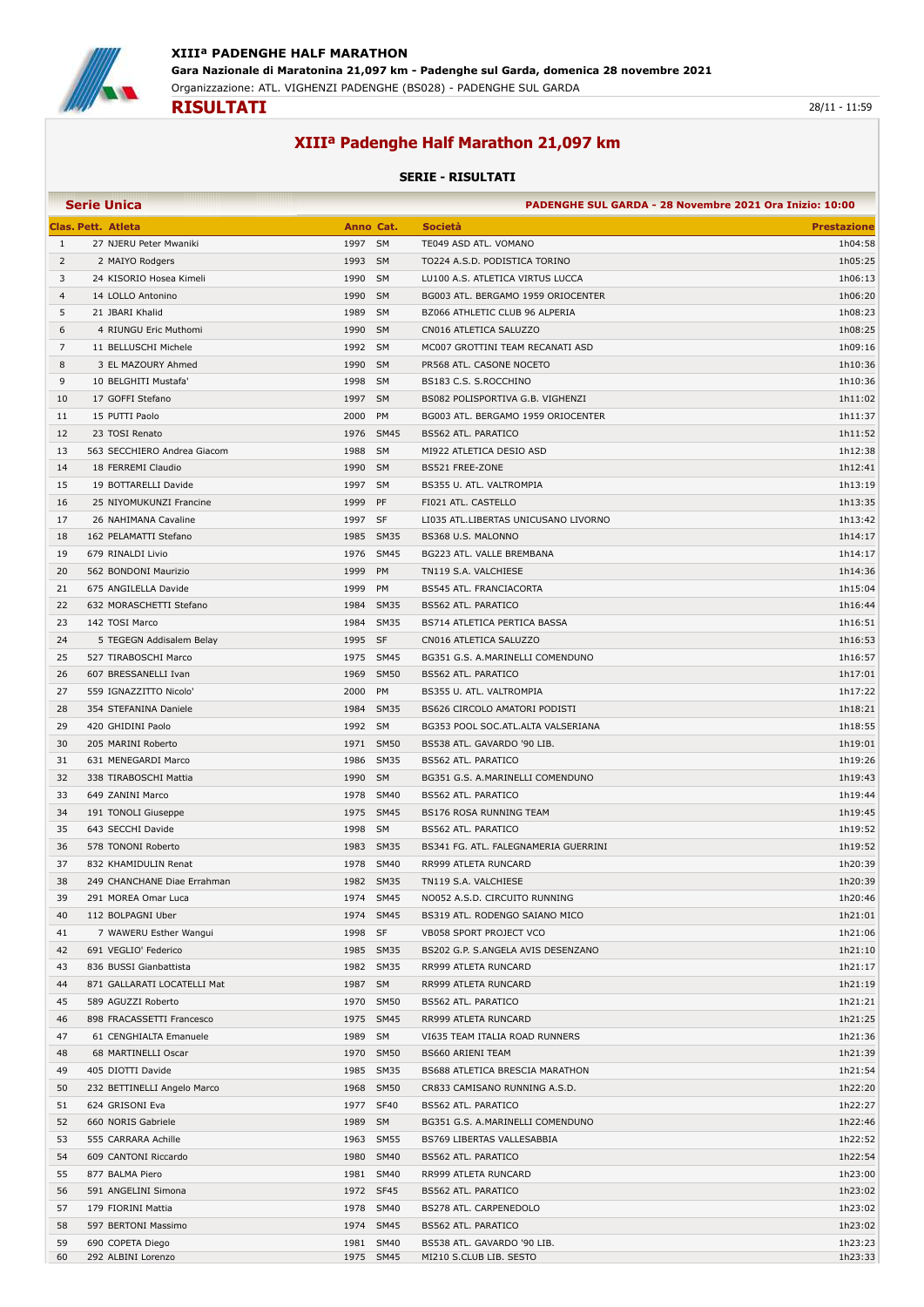| 61         | 471 CAVEDON Luca                            |           | 1971 SM50              | VI662 LA FULMINEA RUNNING TEAM SINCE                      | 1h23:34            |
|------------|---------------------------------------------|-----------|------------------------|-----------------------------------------------------------|--------------------|
| 62         | 575 ZANARDINI Roberto                       |           | 1972 SM45              | BS341 FG. ATL. FALEGNAMERIA GUERRINI                      | 1h23:40            |
| 63         | 626 LECCHI Davide                           | 1984      | <b>SM35</b>            | BS562 ATL. PARATICO                                       | 1h23:47            |
| 64         | 428 GENTILINI Federico                      | 1977      | <b>SM40</b>            | BS278 ATL. CARPENEDOLO                                    | 1h23:50            |
| 65         | 598 BETTIN Loretta                          | 1980      | <b>SF40</b>            | BS562 ATL. PARATICO                                       | 1h23:56            |
| 66         | 328 LONGA Marianna                          | 1979      | <b>SF40</b>            | SO905 SPORTING CLUB LIVIGNO                               | 1h24:49            |
| 67         | 541 FERRARI Massimo                         |           | 1967 SM50              | BS362 G.S. MONTEGARGNANO                                  | 1h24:54            |
| 68         | 854 D'ALESSANDRO Filippo                    | 1980      | <b>SM40</b>            | RR999 ATLETA RUNCARD                                      | 1h25:05            |
| 69         | 899 VERONESI Michele                        | 1988      | SM                     | RR999 ATLETA RUNCARD                                      | 1h25:07            |
| 70         | 612 CICCI Lino                              | 1957      | <b>SM60</b>            | BS562 ATL. PARATICO                                       | 1h25:10            |
| 71         | 507 CORTI Carlo                             | 1964      | <b>SM55</b>            | CO527 ATLETICA 42195 'BLU FRIDA'                          | 1h25:20            |
| 72         | 20 CONCEICAO LOPES Sonia M                  |           | 1975 SF45              | VR844 BOSCAINI RUNNERS                                    | 1h25:20            |
| 73         | 666 LUCENTI Rocco                           |           | 1962 SM55              | <b>VR844 BOSCAINI RUNNERS</b>                             | 1h25:25            |
| 74         | 159 VALSECCHI Gianpaolo                     |           | 1966 SM55              | MI829 GRUPPO ETHOS RUNNING TEAM                           | 1h25:30            |
| 75         | 199 URBANETTO Fabio Massimo                 |           | 1967 SM50              | BS368 U.S. MALONNO                                        | 1h25:33            |
| 76         | 334 PEDRETTI Cristian                       |           | 1974 SM45              | BS256 PADILE RUNNING TEAM                                 | 1h25:36            |
| 77         | 547 FEDERICI Nicola                         | 1965      | <b>SM55</b>            | BS319 ATL. RODENGO SAIANO MICO                            | 1h25:40            |
| 78         | 312 BRENNA Laura                            |           | 1985 SF35              | CO682 A.S.D.ARIES COMO ATHLETIC TEAM                      | 1h25:44            |
| 79         | 572 BARUFFI Claudio                         |           | 1985 SM35              | BS688 ATLETICA BRESCIA MARATHON                           | 1h25:45            |
| 80         | 140 MERIS Marco                             | 1968      | <b>SM50</b>            | BS688 ATLETICA BRESCIA MARATHON                           | 1h25:51            |
| 81         | 339 BELLINZONA Gabriele                     | 1981      | <b>SM40</b>            | BS803 ZEROTRENTA TRIATHLON BRESCIA                        | 1h26:08            |
| 82         | 391 GELMETTI Alessio                        |           | 1982 SM35              | VR835 A.S.D. TEAM KM SPORT                                | 1h26:13            |
| 83         | 150 ROSSI Massimo                           |           | 1974 SM45              | BS688 ATLETICA BRESCIA MARATHON                           | 1h26:21            |
| 84         | 892 BALLERINI Loris                         | 1985      | SM35                   | RR999 ATLETA RUNCARD                                      | 1h26:24            |
| 85         | 601 BONACQUISTI Angelo Gius                 | 1966      | <b>SM55</b>            | BS562 ATL. PARATICO                                       | 1h26:40            |
| 86         | 790 MUSSA Fabio                             |           | 1983 SM35              | RR999 ATLETA RUNCARD                                      | 1h26:47            |
| 87         | 850 SCOTTI Alberto                          |           | 1986 SM35              | RR999 ATLETA RUNCARD                                      | 1h26:47            |
| 88         | 113 FOLCHINI Alberto                        | 1984      | SM35                   | BS742 GARDA RUNNING A.S.D.                                | 1h27:03            |
| 89         | 118 ANGELINI Marco                          | 1978      | SM40                   | BS742 GARDA RUNNING A.S.D.                                | 1h27:04            |
| 90         | 785 LUPPI Matthias                          | 1987      | <b>SM</b>              | RR999 ATLETA RUNCARD                                      | 1h27:12            |
| 91         | 304 FORASACCO Gabriele                      | 1972      | SM45                   | VA943 ASD BUMBASINA RUN                                   | 1h27:16            |
| 92         | 615 COTELLI Cristina                        | 1987 SF   |                        | BS562 ATL. PARATICO                                       | 1h27:21            |
| 93         | 621 FRETI Mauro                             |           | 1979 SM40              | BS562 ATL. PARATICO                                       | 1h27:21            |
| 94         | 131 DAFFI Andrea                            |           | 1972 SM45              | BS688 ATLETICA BRESCIA MARATHON                           | 1h27:25            |
| 95         | 33 FANTONI Luca                             | 1989      | SM                     | BS836 F.O.RUNNING TEAM                                    | 1h27:26            |
| 96         | 100 MARINO Tiziano                          | 1976      | SM45                   | BS664 SPORT&FITNESS SRL SSD                               | 1h27:26            |
| 97         | 799 ADANI Valerio                           | 1985      | SM35                   | RR999 ATLETA RUNCARD                                      | 1h27:29            |
| 98         | 145 NIBOLI Simone                           | 1991 SM   |                        | BS714 ATLETICA PERTICA BASSA                              | 1h27:31            |
| 99         | 185 CARICATI Francesco                      |           | 1983 SM35              | BS202 G.P. S.ANGELA AVIS DESENZANO                        | 1h27:37            |
| 100        | 300 ALESSANDRINI Andrea Mas                 |           | 1971 SM50              | VA943 ASD BUMBASINA RUN                                   | 1h27:43            |
| 101        | 224 PIAZZALUNGA Andrea                      |           | 1972 SM45              | BG472 RUNNERS BERGAMO                                     | 1h27:45            |
| 102        | 554 SANNA Massimo                           |           | 1965 SM55              | BS769 LIBERTAS VALLESABBIA                                | 1h28:13            |
| 103        | 22 KOVALEVA Evgeniya                        |           | 1982 SF35              | PR568 ATL. CASONE NOCETO                                  | 1h28:32            |
| 104        | 43 CARAFFA Mirco                            |           | 1977 SM40              | CR559 3C (COMP. CREMONESE CORRIDORI)                      | 1h28:37            |
| 105        | 184 BERIGAZZI Matteo                        |           | 1977 SM40              | MN389 ATL. VIADANA                                        | 1h28:40            |
| 106        | 647 VAGNI Monica                            |           | 1978 SF40              | BS562 ATL. PARATICO                                       | 1h28:42            |
| 107        | 592 ANTONELLI Roberto                       |           | 1968 SM50              | BS562 ATL. PARATICO                                       | 1h28:42            |
| 108        | 879 GORGAINI Cristiano                      |           | 1972 SM45              | RR999 ATLETA RUNCARD                                      | 1h28:57            |
| 109        | 192 PERMUNIAN Michele                       |           | 1983 SM35              | RC357 PODISTILOCRI                                        | 1h29:08            |
| 110        | 523 ATTIMONELLI Maurizio                    | 1969      | <b>SM50</b>            | CR554 MARATHON CREMONA                                    | 1h29:08            |
| 111        | 285 FRANCESCHETTI Omar                      | 1995      | SM                     | TN119 S.A. VALCHIESE                                      | 1h29:15            |
| 112        | 286 BELTRAME Beniamino                      |           | 1983 SM35              | VR835 A.S.D. TEAM KM SPORT                                | 1h29:19            |
| 113        | 806 BERVEGLIERI Fabio                       |           | 1983 SM35              | RR999 ATLETA RUNCARD                                      | 1h29:19            |
| 114        | 161 COSENZA Manuel                          |           | 1980 SM40              | BS538 ATL. GAVARDO '90 LIB.                               | 1h29:25            |
| 115        | 509 DOLDI Paolo                             |           | 1971 SM50              | BS640 AV SPORTING TEAM                                    | 1h29:26            |
| 116        | 860 SPATTI Diego                            |           | 1970 SM50              | RR999 ATLETA RUNCARD                                      | 1h29:34            |
| 117        | 672 CANTABONI Massimo                       |           | 1972 SM45              | <b>BS797 STRALENO</b>                                     | 1h29:38            |
| 118        | 556 BIANCHI Pietro                          |           | 1985 SM35              | BS769 LIBERTAS VALLESABBIA                                | 1h29:38            |
| 119        | 865 MAGONI Danilo                           | 1990 SM   |                        | RR999 ATLETA RUNCARD                                      | 1h29:39            |
| 120        | 456 GELMI Gaetano                           |           | 1972 SM45              | BG135 G. ALPINISTICO VERTOVESE                            | 1h29:41            |
| 121        | 439 GERI Lorenzo                            |           | 1982 SM35              | FI096 G.S. MAIANO                                         | 1h29:44            |
| 122        |                                             |           |                        | BR158 OSTUNI RUNNER'S                                     | 1h29:45            |
|            | 662 MORO Pierpaolo                          | 1975 SM45 |                        |                                                           |                    |
| 123        | 534 OSIO Tiziano                            |           | 1967 SM50              | BS082 POLISPORTIVA G.B. VIGHENZI                          | 1h29:59            |
| 124        | 200 DOMENIGHINI Marco                       | 1983      | SM35                   | BS692 A.S.D. C.U.S. BRESCIA                               | 1h30:05            |
| 125        | 290 BANDERA Roberto                         |           | 1965 SM55              | BS707 RUNNING CAZZAGO SAN MARTINO                         | 1h30:06            |
| 126        | 36 TRANCHIDA Luca                           |           | 1983 SM35              | CR833 CAMISANO RUNNING A.S.D.                             | 1h30:09            |
| 127        | 599 BINOTTO Ugo                             |           | 1977 SM40              | BS562 ATL. PARATICO                                       | 1h30:14            |
| 128        | 889 PAGANI Alberto                          | 1994 SM   |                        | RR999 ATLETA RUNCARD                                      | 1h30:18            |
| 129<br>130 | 324 BONSI Federico<br>443 BACCANELLI Monica |           | 1985 SM35<br>1975 SF45 | VR835 A.S.D. TEAM KM SPORT<br>BS777 ESC SSD SRL EUROPA SC | 1h30:26<br>1h30:29 |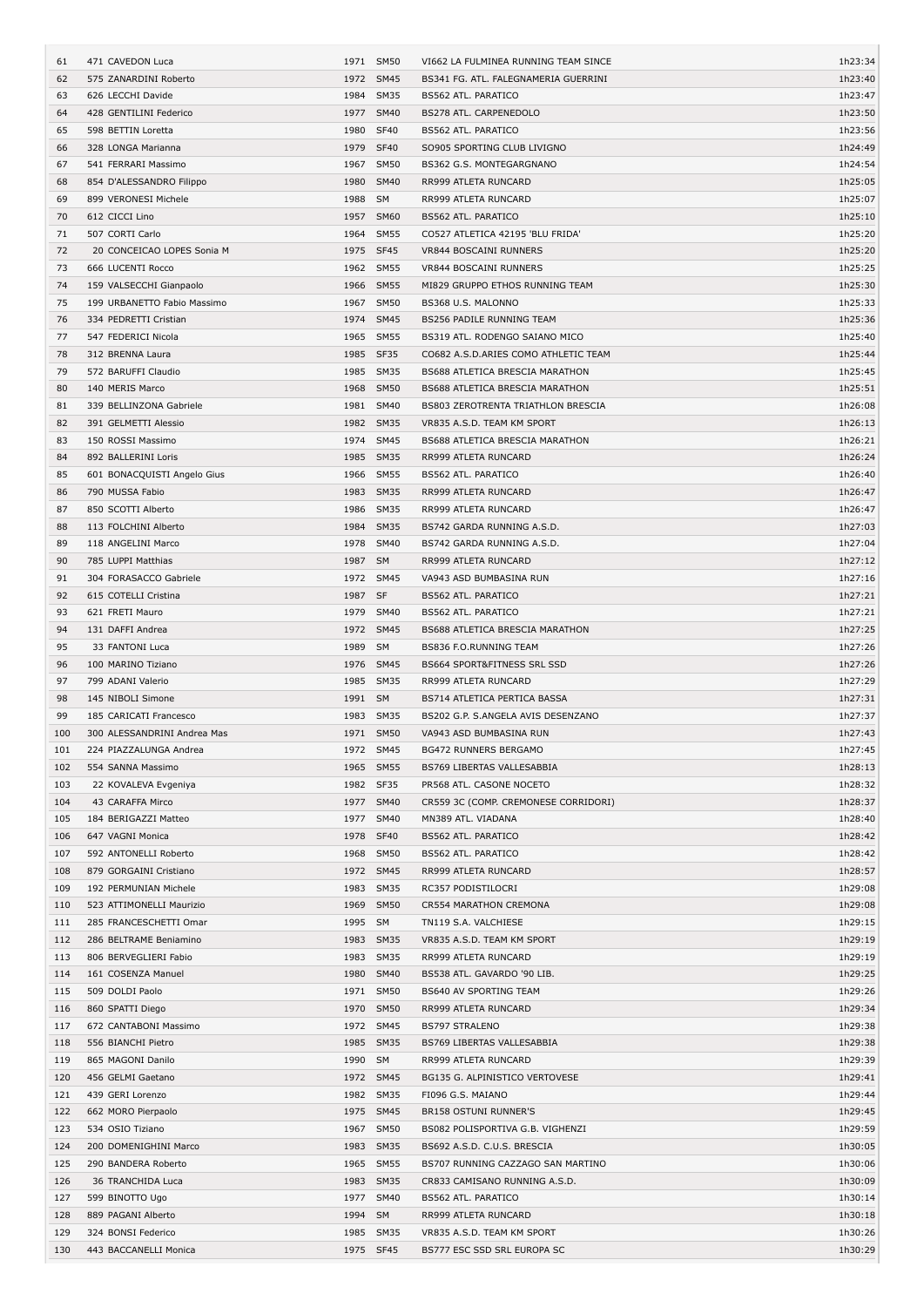| 131 | 359 LEGHI Carluccio         |         | 1964 SM55   | BS626 CIRCOLO AMATORI PODISTI        | 1h30:32 |
|-----|-----------------------------|---------|-------------|--------------------------------------|---------|
| 132 | 815 CELONA Alessandro       |         | 1983 SM35   | RR999 ATLETA RUNCARD                 | 1h30:37 |
| 133 | 141 SALA Paolo Marco Luca   | 1984    | <b>SM35</b> | MI704 MONZA MARATHON TEAM - A.S.D.   | 1h30:38 |
|     |                             |         |             |                                      |         |
| 134 | 279 RAZA Giorgio            |         | 1975 SM45   | BS256 PADILE RUNNING TEAM            | 1h30:39 |
| 135 | 169 CARNE Daniel            | 1989 SM |             | BG390 ATL. COLOGNO AL SERIO          | 1h30:41 |
| 136 | 622 GABRIELI Gian Piero     | 1967    | <b>SM50</b> | BS562 ATL. PARATICO                  | 1h30:51 |
| 137 | 810 MELOTTO Andrea          | 1984    | <b>SM35</b> | RR999 ATLETA RUNCARD                 | 1h30:52 |
| 138 | 881 ARRIGHI Elio            |         | 1975 SM45   | RR999 ATLETA RUNCARD                 | 1h31:06 |
| 139 | 207 TOTIS Massimo           |         | 1961 SM60   | BS274 G.P. PELLEGRINELLI             | 1h31:13 |
|     |                             |         |             |                                      |         |
| 140 | 475 GALLINA Massimo         |         | 1968 SM50   | <b>BS797 STRALENO</b>                | 1h31:16 |
| 141 | 423 NOLFO Gaetano           |         | 1981 SM40   | RM069 PODISTICA SOLIDARIETA'         | 1h31:20 |
| 142 | 384 PETTINARI Giuseppe Luca |         | 1969 SM50   | BS538 ATL. GAVARDO '90 LIB.          | 1h31:24 |
| 143 | 65 GAZZI Luca               | 1980    | <b>SM40</b> | MN631 G.P. ARCI GOODWIN              | 1h31:25 |
| 144 | 602 BONASSI Chiara          | 1983    | SF35        | <b>BS562 ATL. PARATICO</b>           | 1h31:30 |
|     |                             |         |             |                                      |         |
| 145 | 216 ALBORGHETTI Patrizio    | 1964    | <b>SM55</b> | <b>BG472 RUNNERS BERGAMO</b>         | 1h31:33 |
| 146 | 466 GANINO Robert           |         | 1985 SM35   | BS256 PADILE RUNNING TEAM            | 1h31:40 |
| 147 | 277 LUCCHINI Federico       |         | 1979 SM40   | BS256 PADILE RUNNING TEAM            | 1h31:48 |
| 148 | 49 TIBONI Tiziano           |         | 1975 SM45   | BS714 ATLETICA PERTICA BASSA         | 1h31:58 |
| 149 | 676 LODI Davide             | 1984    | <b>SM35</b> | MN406 ATL. RIGOLETTO                 | 1h32:00 |
|     |                             |         |             |                                      |         |
| 150 | 39 TURCATO Marco            | 1961    | <b>SM60</b> | MN440 ATL. BANCOLE                   | 1h32:02 |
| 151 | 211 MUSALA Marius Stefanita | 1984    | <b>SM35</b> | BG953 JUSTRUN.BG ASD                 | 1h32:04 |
| 152 | 452 PIREDDA Marco           |         | 1983 SM35   | BS538 ATL. GAVARDO '90 LIB.          | 1h32:04 |
| 153 | 460 MONTORSI Marco          |         | 1979 SM40   | MO546 ASD 3'.30" TEAM                | 1h32:08 |
|     |                             |         |             |                                      |         |
| 154 | 533 BESCHI Roberto          |         | 1969 SM50   | BS082 POLISPORTIVA G.B. VIGHENZI     | 1h32:18 |
| 155 | 807 BUOSO Paolo             |         | 1983 SM35   | RR999 ATLETA RUNCARD                 | 1h32:27 |
| 156 | 101 FREDDI Giovanni         | 1983    | <b>SM35</b> | BS664 SPORT&FITNESS SRL SSD          | 1h32:31 |
| 157 | 82 LESIZZA Paolo            | 1970    | <b>SM50</b> | MN631 G.P. ARCI GOODWIN              | 1h32:39 |
| 158 | 315 LUCCHINI Matteo         | 1971    | <b>SM50</b> | BG606 FO' DI PE                      | 1h32:45 |
|     |                             |         |             |                                      |         |
| 159 | 180 LAZZARINI Marina        |         | 1981 SF40   | <b>BS854 ATLETICA MONTICHIARI</b>    | 1h32:55 |
| 160 | 396 BODINI Sergio           |         | 1961 SM60   | BS243 ATL. REBO GUSSAGO              | 1h32:58 |
| 161 | 616 CUNEGATTI Cornelio      |         | 1967 SM50   | BS562 ATL. PARATICO                  | 1h33:05 |
| 162 | 461 PLIZZARI Umberto        |         | 1966 SM55   | CR524 SORESINA RUNNING CLUB          | 1h33:08 |
| 163 | 45 VITALI Raffaele          |         | 1975 SM45   | CR340 G.T.A. CREMA                   | 1h33:23 |
|     |                             |         |             |                                      |         |
| 164 | 156 ROVETTA Mattia          | 1986    | <b>SM35</b> | BO545 9,92 RUNNING ASD               | 1h33:27 |
| 165 | 489 MORONI Flavio           |         | 1966 SM55   | CR833 CAMISANO RUNNING A.S.D.        | 1h33:30 |
|     |                             |         |             |                                      |         |
| 166 | 303 LOATELLI Laura          |         | 1977 SF40   | CR898 ASD RIVAROLO DEL RE            | 1h33:31 |
|     |                             |         |             |                                      |         |
| 167 | 529 MORA Sauro              |         | 1979 SM40   | BS742 GARDA RUNNING A.S.D.           | 1h33:31 |
| 168 | 272 PISANO Benito           |         | 1966 SM55   | BS256 PADILE RUNNING TEAM            | 1h33:40 |
| 169 | 444 CANAZZA Gianni          |         | 1957 SM60   | NO020 TEAM ATLETICO-MERCURIO NOVARA  | 1h33:42 |
| 170 | 71 ALDRIGHETTI Alberto      |         | 1978 SM40   | VR835 A.S.D. TEAM KM SPORT           | 1h33:44 |
| 171 | 415 TONOLINI Giuseppe       |         | 1985 SM35   | BS722 SSD BAGOLINO                   | 1h33:47 |
|     |                             |         |             | RR999 ATLETA RUNCARD                 | 1h33:49 |
| 172 | 788 MORICONI Daniele        |         | 1985 SM35   |                                      |         |
| 173 | 851 TOMMASI Matteo          |         | 1986 SM35   | RR999 ATLETA RUNCARD                 | 1h33:53 |
| 174 | 566 BERTOLA Corrado         |         | 1970 SM50   | MI074 ATL. U.S. NERVIANESE 1919      | 1h33:59 |
| 175 | 353 TURRINI Marco           |         | 1982 SM35   | BS626 CIRCOLO AMATORI PODISTI        | 1h34:09 |
| 176 | 530 NICOLI Antonio          |         | 1972 SM45   | BG225 ATL. CASAZZA                   | 1h34:17 |
|     | 188 COSSETTI Maria Claudia  |         | 1966 SF55   | <b>BS657 CORRINTIME</b>              | 1h34:26 |
| 177 |                             |         |             |                                      |         |
| 178 | 55 RONCHI Guerino           |         | 1951 SM70   | BS304 ATL. DI LUMEZZANE              | 1h34:29 |
| 179 | 54 MARCOTTI Paolo           |         | 1967 SM50   | MN345 G.S. CARLO BUTTARELLI          | 1h34:29 |
| 180 | 70 ROCCA Nicola             |         | 1968 SM50   | BS303 OLYMPIA ATHLETIC TEAM          | 1h34:31 |
| 181 | 888 CREMONESI Angelo        |         | 1970 SM50   | RR999 ATLETA RUNCARD                 | 1h34:37 |
|     | 446 ZANARDINI Vincenzo      |         |             |                                      | 1h34:40 |
| 182 |                             |         | 1953 SM65   | BS341 FG. ATL. FALEGNAMERIA GUERRINI |         |
| 183 | 906 CAPELLI Matteo          |         | 1982 SM35   | RR999 ATLETA RUNCARD                 | 1h35:00 |
| 184 | 897 BODEI Silvia            | 1992 SF |             | RR999 ATLETA RUNCARD                 | 1h35:02 |
| 185 | 642 RIBOLLA Barbara         |         | 1981 SF40   | BS562 ATL. PARATICO                  | 1h35:18 |
| 186 | 625 ILLINI Roberta          |         | 1970 SF50   | BS562 ATL. PARATICO                  | 1h35:27 |
|     |                             |         |             |                                      |         |
| 187 | 392 CADELANO Cristian       |         | 1976 SM45   | VR835 A.S.D. TEAM KM SPORT           | 1h35:29 |
| 188 | 479 DEGANI Lorenzo          |         | 1963 SM55   | CR833 CAMISANO RUNNING A.S.D.        | 1h35:31 |
| 189 | 299 OPRANDI Sara            | 1994 SF |             | BG606 FO' DI PE                      | 1h35:32 |
| 190 | 193 CAMPANINI Matteo        |         | 1969 SM50   | PR206 ATLETICA MANARA                | 1h35:42 |
| 191 | 564 LOI Roberta             |         | 1986 SF35   | BG005 ATL. PRESEZZO                  | 1h35:43 |
|     |                             |         |             |                                      |         |
| 192 | 584 PANZERI Davide          |         | 1981 SM40   | BG005 ATL. PRESEZZO                  | 1h35:43 |
| 193 | 635 LANZANI Ilaria          |         | 1971 SF50   | MI102 P.B.M. BOVISIO MASCIAGO        | 1h35:50 |
| 194 | 506 GASSER Iwan             |         | 1977 SM40   | BZ068 S.G EISACKTAL RAIFFEISEN ASV   | 1h36:02 |
| 195 | 820 ACETI Fabrizio          |         | 1974 SM45   | RR999 ATLETA RUNCARD                 | 1h36:23 |
| 196 | 552 MORA Oscar              |         | 1982 SM35   | BS769 LIBERTAS VALLESABBIA           | 1h36:26 |
|     |                             |         |             |                                      |         |
| 197 | 269 GUERZONI Simone         | 1991 SM |             | BS256 PADILE RUNNING TEAM            | 1h36:29 |
| 198 | 397 MONELLA Virgilio        |         | 1955 SM65   | BS243 ATL. REBO GUSSAGO              | 1h36:32 |
| 199 | 110 FACCHI Arianna          |         | 1984 SF35   | BS538 ATL. GAVARDO '90 LIB.          | 1h36:37 |
| 200 | 111 PELIZZARI Enrico        |         | 1978 SM40   | BS538 ATL. GAVARDO '90 LIB.          | 1h36:37 |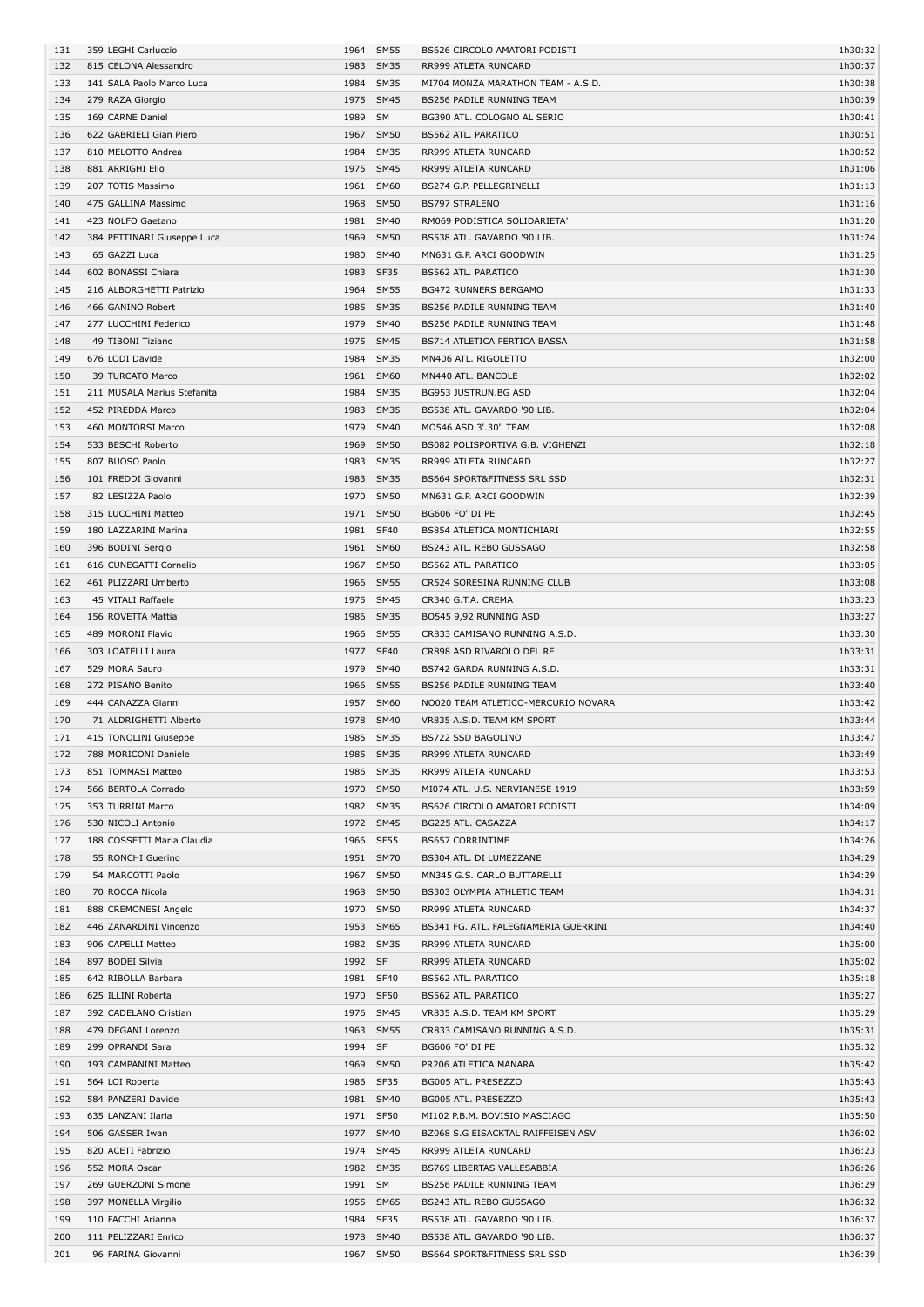| 202        | 903 NAHYELI Pizio                                   | 1989      | SF                | RR999 ATLETA RUNCARD                                      | 1h36:40            |
|------------|-----------------------------------------------------|-----------|-------------------|-----------------------------------------------------------|--------------------|
| 203        | 406 FRANZONI Stefano                                |           | 1973 SM45         | <b>BS688 ATLETICA BRESCIA MARATHON</b>                    | 1h36:40            |
| 204        | 673 FORMENTI Andrea                                 |           | 1977 SM40         | MN491 G.P. AVIS POL. MALAVICINA                           | 1h36:50            |
| 205        | 816 MICHELI Andrea                                  | 1979      | <b>SM40</b>       | RR999 ATLETA RUNCARD                                      | 1h36:53            |
| 206        | 531 COMINI Lorenza                                  | 1979      | <b>SF40</b>       | MN440 ATL. BANCOLE                                        | 1h36:57            |
| 207        | 350 VACCARI Michele                                 |           | 1972 SM45         | BS626 CIRCOLO AMATORI PODISTI                             | 1h36:58            |
| 208        | 76 GAMBERONI Alessio                                | 1978      | <b>SM40</b>       | VR835 A.S.D. TEAM KM SPORT                                | 1h37:07            |
| 209        | 587 GIACOMINI Clara                                 | 1990      | <b>SF</b>         | BS176 ROSA RUNNING TEAM                                   | 1h37:08            |
| 210        | 689 MORBI Giampaolo                                 |           | 1965 SM55         | BG689 A.S.D. ATLETICA SARNICO                             | 1h37:09            |
| 211        | 843 DELMENICO Efrem                                 | 1990      | SM                | RR999 ATLETA RUNCARD                                      | 1h37:12            |
| 212        | 867 CORBARI Andrea                                  | 1988 SM   |                   | RR999 ATLETA RUNCARD                                      | 1h37:13            |
| 213        | 671 SISTI Andrea                                    |           | 1982 SM35         | BS278 ATL. CARPENEDOLO                                    | 1h37:15            |
| 214        | 594 BAIGUINI Andrea                                 |           | 1981 SM40         | BS562 ATL. PARATICO                                       | 1h37:15            |
| 215        | 297 GALEAZZI Graziano                               | 1974      | <b>SM45</b>       | BS777 ESC SSD SRL EUROPA SC                               | 1h37:18            |
| 216        | 333 URTIS Marco Cesare Mar                          |           | 1972 SM45         | MI271 LA MICHETTA                                         | 1h37:19            |
| 217        | 336 BETTEGA Arnaldo                                 |           | 1962 SM55         | TN136 U.S. PRIMIERO ASD                                   | 1h37:19            |
| 218        | 904 ROSSI Marco                                     | 1984      | <b>SM35</b>       | RR999 ATLETA RUNCARD                                      | 1h37:20            |
| 219        | 863 ZONZIN Marco                                    | 2003 PM   |                   | RR999 ATLETA RUNCARD                                      | 1h37:20            |
| 220        | 266 FENOTTI Gianfranco                              |           | 1977 SM40         | BS256 PADILE RUNNING TEAM                                 | 1h37:20            |
| 221        | 317 IANNONE Massimo                                 |           | 1973 SM45         | <b>BS752 RUNNERS SALO'</b>                                | 1h37:21            |
| 222        | 267 DALL'ARA Vanessa                                | 1976      | SF45              | BS256 PADILE RUNNING TEAM                                 | 1h37:21            |
| 223        | 346 SIGURTA' Luca                                   | 1975      | <b>SM45</b>       | BS377 ATL. BEDIZZOLE                                      | 1h37:25            |
| 224        | 310 RIGHETTO Marco                                  |           | 1963 SM55         | VR802 G.S.D. MOMBOCAR                                     | 1h37:26            |
| 225        | 880 BECCALOSSI Michele                              | 1994 SM   |                   | RR999 ATLETA RUNCARD                                      | 1h37:26            |
|            |                                                     |           |                   |                                                           |                    |
| 226        | 804 QUARENA Matteo                                  | 1992 SM   |                   | RR999 ATLETA RUNCARD                                      | 1h37:35            |
| 227        | 842 BACCINELLI Bruno                                |           | 1967 SM50         | RR999 ATLETA RUNCARD                                      | 1h37:41            |
| 228        | 617 DE TONI Sandro                                  | 1967      | <b>SM50</b>       | BS562 ATL. PARATICO                                       | 1h37:44            |
| 229        | 869 CERETTI Francesca                               | 1980      | <b>SF40</b>       | RR999 ATLETA RUNCARD                                      | 1h37:45            |
| 230        | 195 MAGNETTO Marco                                  | 1975      | <b>SM45</b>       | BS274 G.P. PELLEGRINELLI                                  | 1h37:48            |
| 231        | 824 LOMBARDI Roberto                                | 1966      | <b>SM55</b>       | RR999 ATLETA RUNCARD                                      | 1h37:49            |
| 232        | 782 BARONE Alberto                                  | 1966      | <b>SM55</b>       | RR999 ATLETA RUNCARD                                      | 1h38:02            |
| 233        | 581 BEJLERI Jonida                                  | 1981      | <b>SF40</b>       | CR559 3C (COMP. CREMONESE CORRIDORI)                      | 1h38:02            |
| 234        | 477 CERRI Andrea                                    |           | 1976 SM45         | CR833 CAMISANO RUNNING A.S.D.                             | 1h38:02            |
| 235        | 393 VERONESI Ivano                                  | 1979      | <b>SM40</b>       | VR835 A.S.D. TEAM KM SPORT                                | 1h38:05            |
| 236        | 398 MILZANI Francesco                               | 1974      | <b>SM45</b>       | BS243 ATL. REBO GUSSAGO                                   | 1h38:07            |
| 237        | 499 CAPELLINI Fausto                                | 1979      | <b>SM40</b>       | CR559 3C (COMP. CREMONESE CORRIDORI)                      | 1h38:17            |
| 238        | 629 MANGILI Flavio                                  |           | 1952 SM65         | <b>BS562 ATL. PARATICO</b>                                | 1h38:22            |
|            |                                                     |           |                   |                                                           | 1h38:25            |
| 239        | 558 PERRELLA Massimiliano                           | 1970 SM50 |                   | BS777 ESC SSD SRL EUROPA SC                               |                    |
| 240        | 852 VICENTINI Enrico                                |           | 1973 SM45         | RR999 ATLETA RUNCARD                                      | 1h38:25            |
| 241        | 656 MARTINELLI Manuel                               |           | 1979 SM40         | BS202 G.P. S.ANGELA AVIS DESENZANO                        | 1h38:27            |
| 242        | 308 ERBOGASTO Salvatore                             |           | 1971 SM50         | VR802 G.S.D. MOMBOCAR                                     | 1h38:30            |
| 243        | 226 DI FEDERICO Federico                            |           | 1955 SM65         | PE028 ASD AMATORI PODISTI PENNESI                         | 1h38:31            |
| 244        | 567 MARINI Marilena                                 | 1965 SF55 |                   | VR844 BOSCAINI RUNNERS                                    | 1h38:38            |
| 245        | 160 BROVELLI Giuseppe                               |           | 1958 SM60         | CO703 3 LIFE                                              | 1h38:38            |
| 246        | 361 RUNDO Barbara                                   | 1984 SF35 |                   | PV628 RUNNING OLTREPO'                                    | 1h38:43            |
| 247        | 440 BRANDAZZI Cristiano                             |           | 1973 SM45         | MI469 G.P. CASALESE                                       | 1h38:47            |
| 248        | 234 REBOLLINI Massimo                               |           | 1972 SM45         | BS688 ATLETICA BRESCIA MARATHON                           | 1h38:57            |
| 249        | 908 CHIARI Francesco                                | 1988 SM   |                   | RR999 ATLETA RUNCARD                                      | 1h38:58            |
| 250        | 172 RICCARDI Monica Alessan                         | 1973 SF45 |                   | MI646 ASD AMICI DELLO SPORT PODISTIC                      | 1h39:00            |
| 251        | 182 PINI Nicola                                     |           | 1972 SM45         | BS362 G.S. MONTEGARGNANO                                  | 1h39:02            |
| 252        | 246 ZOTTI Giovanna                                  | 1964 SF55 |                   | BS176 ROSA RUNNING TEAM                                   | 1h39:07            |
| 253        | 343 GUERINI Vittoria                                | 1977      | <b>SF40</b>       | BG036 ATL. SALETTI                                        | 1h39:10            |
| 254        | 153 MARCHETTI Renato                                |           | 1976 SM45         | BS465 NEW ATHLETICS SULZANO                               | 1h39:12            |
| 255        | 402 BINI Fabio                                      |           | 1971 SM50         | BS243 ATL. REBO GUSSAGO                                   | 1h39:13            |
| 256        | 237 AMELIO Jlenia                                   | 1987 SF   |                   | MO203 ATL. CIBENO                                         | 1h39:18            |
| 257        | 233 IACOMINO Michele                                |           | 1984 SM35         | MO203 ATL. CIBENO                                         | 1h39:18            |
| 258        | 348 TOSI Roberta                                    | 1974 SF45 |                   | VA943 ASD BUMBASINA RUN                                   | 1h39:21            |
| 259        | 490 PIAN Michele                                    |           | 1971 SM50         | CR833 CAMISANO RUNNING A.S.D.                             | 1h39:23            |
| 260        | 847 PERIN Claudio                                   |           | 1970 SM50         | RR999 ATLETA RUNCARD                                      | 1h39:38            |
| 261        | 412 VILLA Sabrina                                   | 1968 SF50 |                   | BS688 ATLETICA BRESCIA MARATHON                           | 1h39:40            |
| 262        | 893 NAVA Francesco                                  | 1994 SM   |                   | RR999 ATLETA RUNCARD                                      | 1h39:43            |
| 263        | 258 SCALVINI Katia                                  | 1976 SF45 |                   | BS959 LYKOS TRIATHLON TEAM ASD                            | 1h39:44            |
| 264        | 231 MORONI Cesare                                   |           | 1971 SM50         | BS521 FREE-ZONE                                           | 1h39:46            |
| 265        | 784 TONIATTI Roberto                                |           | 1970 SM50         | RR999 ATLETA RUNCARD                                      | 1h39:49            |
| 266        | 47 FILIPPINI Marco                                  |           | 1971 SM50         | BS769 LIBERTAS VALLESABBIA                                | 1h39:54            |
| 267        | 568 GHIDINI Patrizia                                | 1971 SF50 |                   | CR811 K3 SSD ARL                                          | 1h40:10            |
| 268        |                                                     |           |                   |                                                           |                    |
|            | 327 BALDON Michele                                  | 1974      | 1971 SM50<br>SM45 | PD199 PADOVA TRIATHLON E DUATHLON                         | 1h40:10            |
| 269        | 835 STAGNI Omar                                     |           |                   | RR999 ATLETA RUNCARD                                      | 1h40:20            |
| 270<br>271 | 321 SPERANDIO Andrea<br>453 PRELIPCEAN Rodica Elena | 1974 SF45 | 1969 SM50         | TN151 MARATHON CLUB TRENTO<br>BS538 ATL. GAVARDO '90 LIB. | 1h40:22<br>1h40:22 |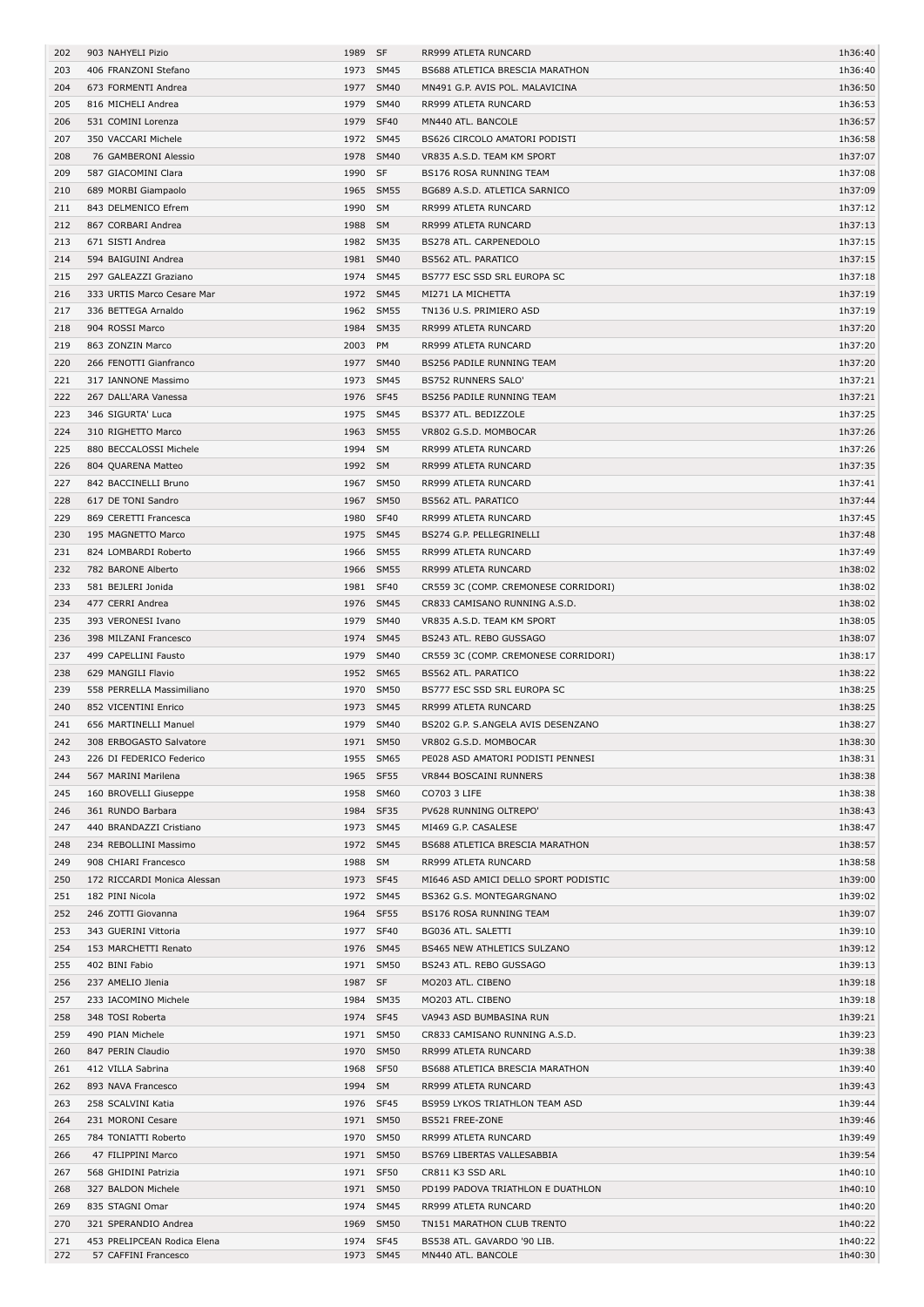| 273 | 655 FONTANA Gianpaolo       | 1969         | <b>SM50</b>         | TN119 S.A. VALCHIESE                 | 1h40:31 |
|-----|-----------------------------|--------------|---------------------|--------------------------------------|---------|
| 274 | 611 CAROLI Gianluca         | 1966         | <b>SM55</b>         | <b>BS562 ATL. PARATICO</b>           | 1h40:34 |
| 275 | 208 MELLO Alessandro        | 1985         | <b>SM35</b>         | VR835 A.S.D. TEAM KM SPORT           | 1h40:35 |
| 276 | 474 PIOVANI Giovanni        | 1969         | <b>SM50</b>         | BS688 ATLETICA BRESCIA MARATHON      | 1h40:38 |
| 277 | 342 ZARRELLI Saverio        | 1964         | <b>SM55</b>         | MN631 G.P. ARCI GOODWIN              | 1h40:41 |
| 278 | 128 ARRIGHINI Sergio        | 1967         | <b>SM50</b>         | BO545 9,92 RUNNING ASD               | 1h40:41 |
| 279 | 340 MAZZOCCHI Fabio         | 1969         | <b>SM50</b>         | MN470 G.P. VIRGILIANO                | 1h40:44 |
| 280 | 540 NANNI Ylenia            | 1994         | <b>SF</b>           | BG351 G.S. A.MARINELLI COMENDUNO     | 1h40:48 |
| 281 | 822 LUI Giuseppe            | 1968         | <b>SM50</b>         | RR999 ATLETA RUNCARD                 | 1h40:49 |
| 282 | 462 MINOLA Simone           | 1975         | <b>SM45</b>         | <b>BG472 RUNNERS BERGAMO</b>         | 1h40:56 |
| 283 | 684 MONTICELLI Enrico       |              | 1972 SM45           | BS640 AV SPORTING TEAM               | 1h40:57 |
| 284 | 62 BARALDI Piero            | 1976         | <b>SM45</b>         | MN440 ATL. BANCOLE                   | 1h41:00 |
| 285 | 646 TORRI Salve Valeria     | 1963 SF55    |                     | BS562 ATL. PARATICO                  | 1h41:16 |
| 286 | 695 PREGIO Ivan             | 1989 SM      |                     | MN510 PODISTI CASTIGLIONESI          | 1h41:28 |
| 287 | 344 MORELLI Fabrizio        | 1974         | <b>SM45</b>         | BG166 GS AVIS TREVIGLIO G.BRUSAFERRI | 1h41:33 |
| 288 | 670 MERIGHI Sirio           | 1951         | <b>SM70</b>         | TN509 ATLETICA TEAM LOPPIO           | 1h41:40 |
| 289 | 309 EDERLE Luigi            | 1965         | <b>SM55</b>         | VR802 G.S.D. MOMBOCAR                | 1h41:45 |
| 290 | 539 BOTTI Silena            | 1970         | <b>SF50</b>         | <b>BS797 STRALENO</b>                | 1h41:46 |
| 291 | 582 KUSSTATSCHER Werner     | 1973         | <b>SM45</b>         | BZ068 S.G EISACKTAL RAIFFEISEN ASV   | 1h41:50 |
| 292 | 295 CINELLI Osvaldo         | 1951         | <b>SM70</b>         | BS777 ESC SSD SRL EUROPA SC          | 1h41:55 |
| 293 | 38 RODELLA Davide           | 1970         | <b>SM50</b>         | MN866 GRUPPO SAN PIO X               | 1h41:57 |
| 294 | 426 PARMA Tecla             | 1976         | SF45                | BS521 FREE-ZONE                      | 1h41:59 |
| 295 | 821 TOBANELLI Gionatan      | 1994         | SM                  | RR999 ATLETA RUNCARD                 | 1h42:02 |
| 296 | 365 RUFFINI Marco           | 1968         | <b>SM50</b>         | BS545 ATL. FRANCIACORTA              | 1h42:06 |
| 297 | 242 CARROCCIO Franco        |              | 1972 SM45           | MI580 SPORTS CLUB MELEGNANO          | 1h42:09 |
| 298 | 605 BONO Lodovico           | 1956         | <b>SM65</b>         | <b>BS562 ATL. PARATICO</b>           | 1h42:16 |
| 299 | 37 NANIA Vincenzo           | 1987 SM      |                     | MN440 ATL. BANCOLE                   | 1h42:20 |
| 300 | 862 FIORE Marco             | 1989         | <b>SM</b>           | RR999 ATLETA RUNCARD                 | 1h42:24 |
|     |                             | 1988         | <b>SM</b>           |                                      | 1h42:24 |
| 301 | 861 DI MASO Vincenzo        |              |                     | RR999 ATLETA RUNCARD                 |         |
| 302 | 413 TALIGNANI Paolo         | 1977<br>1973 | <b>SM40</b><br>SF45 | PR068 C.U.S. PARMA                   | 1h42:30 |
| 303 | 250 BIEMMI Federica         |              |                     | BS304 ATL. DI LUMEZZANE              | 1h42:38 |
| 304 | 44 BENEDETTI Roberto        | 1978         | <b>SM40</b>         | BO545 9,92 RUNNING ASD               | 1h42:38 |
| 305 | 329 CAPPELLO Nicola         | 1979         | <b>SM40</b>         | MI271 LA MICHETTA                    | 1h42:47 |
| 306 | 580 BONOMI Mario            | 1968         | <b>SM50</b>         | BG606 FO' DI PE                      | 1h42:52 |
| 307 | 577 ZALTIERI Anna           | 1976         | SF45                | BS341 FG. ATL. FALEGNAMERIA GUERRINI | 1h42:58 |
| 308 | 424 BOSIO Giacomo           | 1962         | <b>SM55</b>         | <b>BG472 RUNNERS BERGAMO</b>         | 1h42:59 |
| 309 | 595 BAITELLI Angelo         | 1960         | <b>SM60</b>         | BS562 ATL. PARATICO                  | 1h43:04 |
| 310 | 786 GUATTA Cristina         | 1970 SF50    |                     | RR999 ATLETA RUNCARD                 | 1h43:08 |
| 311 | 432 CORNALI Chiara          | 1979         | <b>SF40</b>         | <b>BS717 RUNNERS CAPRIOLESE</b>      | 1h43:13 |
| 312 | 69 LOCATELLI Simone         |              | 1972 SM45           | BS256 PADILE RUNNING TEAM            | 1h43:16 |
| 313 | 42 SAVIO Giuliano           | 1975         | <b>SM45</b>         | MN866 GRUPPO SAN PIO X               | 1h43:17 |
| 314 | 186 FUMAGALLI Roberto       |              | 1966 SM55           | MI075 ATLETICA CINISELLO             | 1h43:18 |
| 315 | 890 DA RE Enrico            |              | 1982 SM35           | RR999 ATLETA RUNCARD                 | 1h43:21 |
| 316 | 77 PAGNUTTI Giampaolo       |              | 1972 SM45           | VI626 ATL.VICENTINA                  | 1h43:21 |
| 317 | 519 BAZZOLI Ovidio          |              | 1958 SM60           | TN119 S.A. VALCHIESE                 | 1h43:23 |
| 318 | 825 GANU Massimo            |              | 1978 SM40           | RR999 ATLETA RUNCARD                 | 1h43:26 |
| 319 | 158 PELI Fabio              |              | 1979 SM40           | BS684 ATLETICA CONCESIO 2009         | 1h43:26 |
| 320 | 281 CASTELNOVI Gian Luca    |              | 1967 SM50           | <b>BS657 CORRINTIME</b>              | 1h43:29 |
| 321 | 516 MARRAS Alessandro       |              | 1973 SM45           | BS640 AV SPORTING TEAM               | 1h43:31 |
| 322 | 887 ZARDI Paolo             | 1978         | <b>SM40</b>         | RR999 ATLETA RUNCARD                 | 1h43:33 |
| 323 | 296 PASINETTI Elena         | 1968 SF50    |                     | BS777 ESC SSD SRL EUROPA SC          | 1h43:35 |
| 324 | 872 TREBESCHI Gabriele      |              | 1968 SM50           | RR999 ATLETA RUNCARD                 | 1h43:44 |
| 325 | 808 MALVESTITI Roldano      | 1969         | SM50                | RR999 ATLETA RUNCARD                 | 1h43:44 |
| 326 | 274 BUFFOLI Massimo         |              | 1964 SM55           | BS256 PADILE RUNNING TEAM            | 1h43:53 |
| 327 | 214 MENGHINI Gianni         | 1969         | <b>SM50</b>         | BS664 SPORT&FITNESS SRL SSD          | 1h43:53 |
| 328 | 349 RIZZARDI Massimo        |              | 1962 SM55           | BS626 CIRCOLO AMATORI PODISTI        | 1h43:58 |
| 329 | 236 COMENSOLI Luca          |              | 1972 SM45           | <b>BS657 CORRINTIME</b>              | 1h43:58 |
| 330 | 513 BONARDI Massimo         |              | 1970 SM50           | BS640 AV SPORTING TEAM               | 1h43:59 |
| 331 | 352 BOLDINI Giovanni        |              | 1965 SM55           | BS626 CIRCOLO AMATORI PODISTI        | 1h44:00 |
| 332 | 901 GHILARDI Lorenzo Matteo | 1988 SM      |                     | RR999 ATLETA RUNCARD                 | 1h44:07 |
| 333 | 620 FILIPPI Olivo           |              | 1964 SM55           | BS562 ATL. PARATICO                  | 1h44:13 |
| 334 | 438 ZANINI Chiara           | 1992 SF      |                     | <b>BS717 RUNNERS CAPRIOLESE</b>      | 1h44:16 |
| 335 | 896 FERRARO Piergiulio      |              | 1977 SM40           | RR999 ATLETA RUNCARD                 | 1h44:16 |
| 336 | 493 STABILE Luca            |              | 1969 SM50           | CR833 CAMISANO RUNNING A.S.D.        | 1h44:26 |
| 337 | 447 PALANDI Pietro Francesc |              | 1960 SM60           | BS596 ATL. CELLATICA                 | 1h44:26 |
| 338 | 124 MOZZI Stefano           |              | 1972 SM45           | BS777 ESC SSD SRL EUROPA SC          | 1h44:26 |
| 339 | 360 GIUGNO Alessio          |              | 1962 SM55           | BS626 CIRCOLO AMATORI PODISTI        | 1h44:28 |
| 340 | 422 BONAVENTURA Giuseppe    |              | 1959 SM60           | CR340 G.T.A. CREMA                   | 1h44:32 |
| 341 | 271 BOGLIONI Marino         |              | 1965 SM55           | BS256 PADILE RUNNING TEAM            | 1h44:42 |
| 342 | 136 VACCARI Leonardo        |              | 1972 SM45           | VR835 A.S.D. TEAM KM SPORT           | 1h44:47 |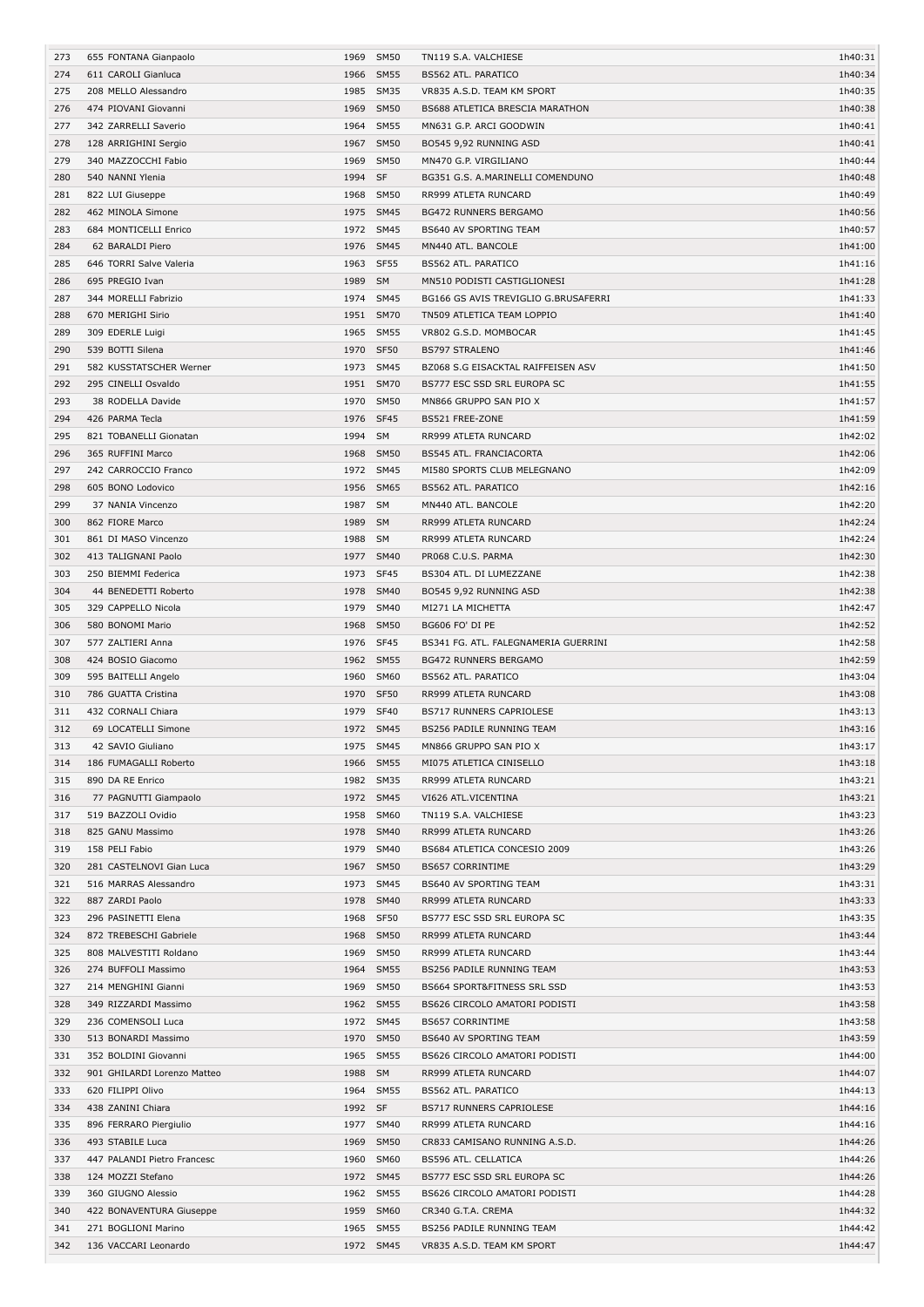| 343<br>344 | 550 MACARIO Ruggero<br>487 LUNGHI Silvio         | 1959<br>1969 | <b>SM60</b><br><b>SM50</b> | <b>BS657 CORRINTIME</b><br>CR833 CAMISANO RUNNING A.S.D.        | 1h44:48<br>1h44:50 |
|------------|--------------------------------------------------|--------------|----------------------------|-----------------------------------------------------------------|--------------------|
| 345        | 155 PURIFICATO Giuseppe                          | 1954         | SM65                       | FE548 POL. QUADRILATERO                                         | 1h44:51            |
| 346        | 619 FARAGUNA Luciano                             | 1947         | <b>SM70</b>                | <b>BS562 ATL. PARATICO</b>                                      | 1h44:58            |
| 347        | 508 CALESELLA Alessandro                         |              | 1978 SM40                  | CO527 ATLETICA 42195 'BLU FRIDA'                                | 1h45:02            |
| 348        | 570 GALLI Michele                                |              | 1972 SM45                  | CR811 K3 SSD ARL                                                | 1h45:05            |
| 349        | 485 GALLI Paolo Mario                            |              | 1966 SM55                  | CR833 CAMISANO RUNNING A.S.D.                                   | 1h45:13            |
| 350        | 791 NOLASCO Salvatore<br>532 NEGRISOLI Anna      |              | 1963 SM55<br>1962 SF55     | RR999 ATLETA RUNCARD<br>BS082 POLISPORTIVA G.B. VIGHENZI        | 1h45:16<br>1h45:16 |
| 351<br>352 | 565 RONCHI Iole                                  | 1955         | SF65                       | BS304 ATL. DI LUMEZZANE                                         | 1h45:20            |
| 353        | 604 BONATI Tiziano                               | 1964         | <b>SM55</b>                | <b>BS562 ATL. PARATICO</b>                                      | 1h45:22            |
| 354        | 278 CAVAGNINI Adriano                            | 1969         | <b>SM50</b>                | <b>BS256 PADILE RUNNING TEAM</b>                                | 1h45:25            |
| 355        | 183 PARTH Giuseppe                               |              | 1961 SM60                  | BS256 PADILE RUNNING TEAM                                       | 1h45:25            |
| 356        | 639 RACCAGNI Lorenzo                             | 1977         | SM40                       | <b>BS562 ATL. PARATICO</b>                                      | 1h45:28            |
| 357        | 650 ZANNI Giovanni                               | 1956         | SM65                       | BS562 ATL. PARATICO                                             | 1h45:29            |
| 358        | 264 ZANCA Matteo                                 | 1980         | <b>SM40</b>                | MN470 G.P. VIRGILIANO                                           | 1h45:32            |
| 359        | 40 COMINI Franco                                 | 1954         | SM65                       | MN440 ATL. BANCOLE                                              | 1h45:35            |
| 360        | 212 AMADORI Cristian                             |              | 1975 SM45                  | BO041 ASD FIDAS GNARRO JET MATTEI                               | 1h45:38            |
| 361<br>362 | 157 GIURADEI Gualtiero<br>677 BURLOTTI Giordano  |              | 1951 SM70<br>1978 SM40     | MN510 PODISTI CASTIGLIONESI<br><b>BS545 ATL. FRANCIACORTA</b>   | 1h45:43<br>1h45:45 |
| 363        | 687 MARIN Sara                                   |              | 1974 SF45                  | VE499 MARATONETI ERACLEA                                        | 1h45:47            |
| 364        | 787 RAVONE Fabio                                 |              | 1972 SM45                  | RR999 ATLETA RUNCARD                                            | 1h45:47            |
| 365        | 404 DELL'AGLIO Michele                           | 1973         | SM45                       | BS688 ATLETICA BRESCIA MARATHON                                 | 1h45:56            |
| 366        | 588 FILIPPI Mariachiara                          | 1990         | SF                         | <b>BS176 ROSA RUNNING TEAM</b>                                  | 1h46:00            |
| 367        | 364 TONINELLI Roberto                            |              | 1976 SM45                  | BS545 ATL. FRANCIACORTA                                         | 1h46:01            |
| 368        | 613 CORTESE Giorgio                              | 1960         | SM60                       | <b>BS562 ATL. PARATICO</b>                                      | 1h46:04            |
| 369        | 387 MORI Michele                                 | 1978         | <b>SM40</b>                | PR068 C.U.S. PARMA                                              | 1h46:06            |
| 370        | 189 RICCI Daniele                                |              | 1963 SM55                  | GE055 MARATONETI GENOVESI                                       | 1h46:07            |
| 371        | 257 SINGH Kulwant                                | 1973         | SM45                       | BS748 RUNNING PREALPINO ASD                                     | 1h46:09            |
| 372        | 593 BAGLIO Ruggero                               | 1977         | 1972 SM45<br><b>SM40</b>   | <b>BS562 ATL. PARATICO</b>                                      | 1h46:12<br>1h46:16 |
| 373<br>374 | 146 FALAPPI Massimo<br>434 ROSSI Luca            |              | 1973 SM45                  | BS714 ATLETICA PERTICA BASSA<br><b>BS717 RUNNERS CAPRIOLESE</b> | 1h46:18            |
| 375        | 307 BELLINI Tea                                  | 1992 SF      |                            | BS664 SPORT&FITNESS SRL SSD                                     | 1h46:19            |
| 376        | 859 FEDRIGA Raniero                              |              | 1971 SM50                  | RR999 ATLETA RUNCARD                                            | 1h46:20            |
| 377        | 253 TOTTOLI Luca                                 |              | 1964 SM55                  | BS274 G.P. PELLEGRINELLI                                        | 1h46:20            |
| 378        | 845 BONISOLI Luca                                |              | 1972 SM45                  | RR999 ATLETA RUNCARD                                            | 1h46:21            |
| 379        | 74 LUCAFERRO Mauro                               | 1966         | <b>SM55</b>                | CA239 A.S.D. CAGLIARI ATLETICA LEGGE                            | 1h46:23            |
| 380        | 500 MAUGERI Massimo                              | 1973         | <b>SM45</b>                | <b>BS657 CORRINTIME</b>                                         | 1h46:30            |
| 381        | 197 BUSATO Flavio                                |              | 1955 SM65                  | BS538 ATL. GAVARDO '90 LIB.                                     | 1h46:37            |
| 382        | 93 ABIATICO Nicola                               |              | 1982 SM35                  | BS664 SPORT&FITNESS SRL SSD                                     | 1h46:41            |
| 383<br>384 | 417 ALGHISI Felice<br>102 PICENI Catia           |              | 1963 SM55<br>1977 SF40     | BS717 RUNNERS CAPRIOLESE<br>BS664 SPORT&FITNESS SRL SSD         | 1h46:44<br>1h46:50 |
| 385        | 654 BASSANESI Andrea                             |              | 1958 SM60                  | MI404 G.S. ZELOFORAMAGNO                                        | 1h46:52            |
| 386        | 686 TROVATO Mario                                | 1973         | <b>SM45</b>                | MI265 ROAD RUNNERS CLUB MILANO                                  | 1h47:00            |
| 387        | 648 ZANGA Monica Tiziana                         |              | 1963 SF55                  | BS562 ATL. PARATICO                                             | 1h47:02            |
| 388        | 544 TONESI Gabriele                              |              | 1965 SM55                  | BG134 ATL. LA TORRE                                             | 1h47:04            |
| 389        | 682 GARDANA Claudio                              |              | 1965 SM55                  | BS521 FREE-ZONE                                                 | 1h47:06            |
| 390        | 495 TEDOLDI Mauro Maria                          |              | 1973 SM45                  | CR833 CAMISANO RUNNING A.S.D.                                   | 1h47:14            |
| 391        | 891 BANA Federico                                |              | 1977 SM40                  | RR999 ATLETA RUNCARD                                            | 1h47:22            |
| 392        | 482 DRERA Matteo                                 |              | 1976 SM45                  | CR833 CAMISANO RUNNING A.S.D.                                   | 1h47:25            |
| 393        | 668 LANZANOVA Marco                              |              | 1957 SM60                  | <b>BS797 STRALENO</b>                                           | 1h47:28            |
| 394<br>395 | 504 PASINELLI Donato<br>905 ASTI Valentina       |              | 1971 SM50<br>1977 SF40     | BS521 FREE-ZONE<br>RR999 ATLETA RUNCARD                         | 1h47:34<br>1h47:39 |
| 396        | 667 VENTURELLI Mario                             |              | 1965 SM55                  | BS362 G.S. MONTEGARGNANO                                        | 1h47:39            |
| 397        | 369 BERGAMASCHI Paola                            |              | 1967 SF50                  | CR554 MARATHON CREMONA                                          | 1h47:45            |
| 398        | 400 PANCIANI Pier Paolo                          |              | 1980 SM40                  | BS243 ATL. REBO GUSSAGO                                         | 1h47:46            |
| 399        | 138 DE ANGELI Claudio                            |              | 1952 SM65                  | VR832 A.S.D. LA RUSTICA PESCANTINA                              | 1h47:50            |
| 400        | 561 GARAY Adrian Dario                           | 1969         | <b>SM50</b>                | <b>BG472 RUNNERS BERGAMO</b>                                    | 1h47:51            |
| 401        | 306 OLIVETTI Marco                               |              | 1963 SM55                  | BS362 G.S. MONTEGARGNANO                                        | 1h47:54            |
| 402        | 674 LOSI Stefania                                |              | 1972 SF45                  | MN491 G.P. AVIS POL. MALAVICINA                                 | 1h48:12            |
| 403        | 535 MANINI Mauro                                 |              | 1961 SM60                  | BS952 ADVANCE GARDA TEAM 2019 ASD                               | 1h48:53            |
| 404        | 571 CORRADO Sara                                 | 1987 SF      |                            | CR833 CAMISANO RUNNING A.S.D.                                   | 1h48:56            |
| 405<br>406 | 798 BOTTICINI Francesco<br>514 DUNI Massimiliano | 1992 SM      | 1973 SM45                  | RR999 ATLETA RUNCARD<br><b>BS640 AV SPORTING TEAM</b>           | 1h49:07<br>1h49:08 |
| 407        | 551 MORETTI Luigi                                |              | 1958 SM60                  | BG726 ROMANO RUNNING                                            | 1h49:20            |
| 408        | 651 ZANNI Marco                                  |              | 1973 SM45                  | BS562 ATL. PARATICO                                             | 1h49:29            |
| 409        | 318 BARONE Francesca                             |              | 1958 SF60                  | <b>BS179 ATLETICA LONATO</b>                                    | 1h49:29            |
| 410        | 586 FILIPPI Cristina                             | 1993 SF      |                            | BS176 ROSA RUNNING TEAM                                         | 1h49:34            |
|            |                                                  |              |                            |                                                                 |                    |
| 411        | 408 MOLINARI Mauro                               | 1964         | <b>SM55</b>                | BS688 ATLETICA BRESCIA MARATHON                                 | 1h49:46            |
| 412        | 848 RADATTI Angelo                               | 1986         | <b>SM35</b>                | RR999 ATLETA RUNCARD                                            | 1h49:50            |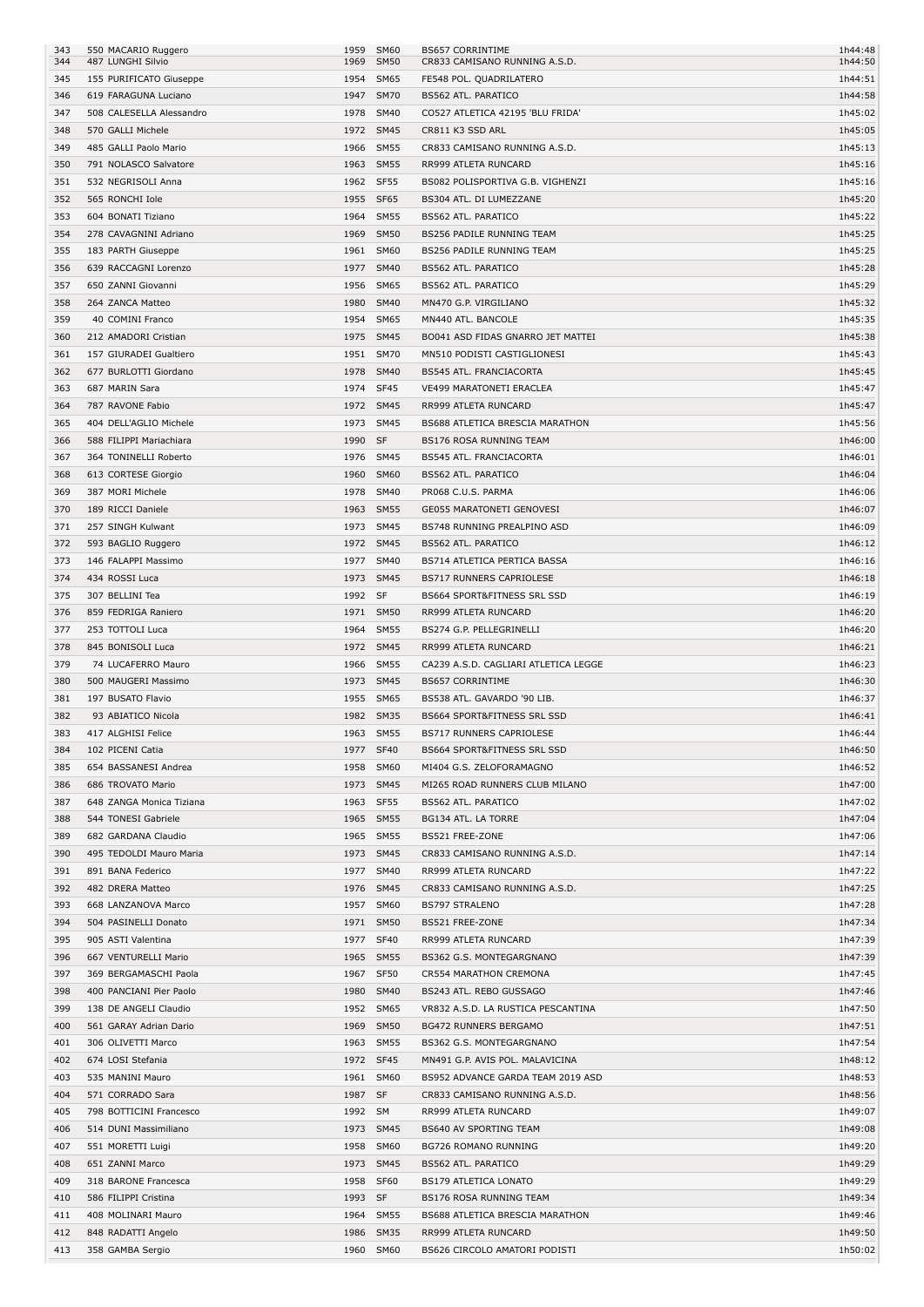| 414 | 414 NASSINI Giorgio        |           | 1966 SM55   | BS684 ATLETICA CONCESIO 2009         | 1h50:18 |
|-----|----------------------------|-----------|-------------|--------------------------------------|---------|
| 415 | 416 MORO Federica          | 1994      | SF          | MI068 ATHLETIC CLUB VILLASANTA       | 1h50:22 |
| 416 | 222 PEDRETTI Roberto       |           | 1962 SM55   | <b>BG472 RUNNERS BERGAMO</b>         | 1h50:23 |
|     |                            |           |             |                                      |         |
| 417 | 390 PERAZZOLO Giorgio      |           | 1977 SM40   | VR835 A.S.D. TEAM KM SPORT           | 1h50:32 |
| 418 | 501 DEL GRECO Giovanni     |           | 1981 SM40   | CR559 3C (COMP. CREMONESE CORRIDORI) | 1h50:36 |
| 419 | 505 BENAZZI Mara           | 1970      | SF50        | CR559 3C (COMP. CREMONESE CORRIDORI) | 1h50:36 |
| 420 | 484 GENNARI Roberta        | 1975 SF45 |             | CR559 3C (COMP. CREMONESE CORRIDORI) | 1h50:36 |
| 421 | 425 PANSA Giovanni         |           | 1958 SM60   | <b>BG472 RUNNERS BERGAMO</b>         | 1h50:47 |
| 422 | 430 AJASSA Mirko           |           | 1979 SM40   | MI787 DE RAN CLAB                    | 1h50:48 |
|     |                            |           | 1971 SM50   |                                      |         |
| 423 | 907 SACCHETTI Massimiliano |           |             | RR999 ATLETA RUNCARD                 | 1h50:49 |
| 424 | 58 BOTTAZZI Gianfranco     |           | 1969 SM50   | MN440 ATL. BANCOLE                   | 1h50:59 |
| 425 | 60 MOIETTA Luca            |           | 1976 SM45   | MN631 G.P. ARCI GOODWIN              | 1h51:01 |
| 426 | 537 TERZI Guido            | 1966      | <b>SM55</b> | BS202 G.P. S.ANGELA AVIS DESENZANO   | 1h51:02 |
| 427 | 190 ZAMPICININI Mario      | 1959      | <b>SM60</b> | NO049 ATLETICA RUB. F.LLI FRATTINI   | 1h51:05 |
| 428 | 209 SCHIAVONE Claudia      | 1966 SF55 |             | MI102 P.B.M. BOVISIO MASCIAGO        | 1h51:08 |
|     | 600 BOESI Maria Grazia     | 1954      | SF65        |                                      |         |
| 429 |                            |           |             | <b>BS562 ATL. PARATICO</b>           | 1h51:09 |
| 430 | 325 TRENTO Federica Maria  | 1987 SF   |             | VI659 EMME RUNNING TEAM              | 1h51:14 |
| 431 | 526 MEDEGHINI Valentina    | 1989 SF   |             | BS178 S.S. ROBUR BARBARANO           | 1h51:26 |
| 432 | 383 GUARNERI Fabio         |           | 1972 SM45   | AP053 ASD SPORT & VITA               | 1h51:36 |
| 433 | 886 TONGHINI Luca          |           | 1969 SM50   | RR999 ATLETA RUNCARD                 | 1h51:37 |
| 434 | 520 ORSENIGO Roberta       | 1966 SF55 |             | BG351 G.S. A.MARINELLI COMENDUNO     | 1h51:43 |
|     |                            |           | 1984 SM35   | <b>BS717 RUNNERS CAPRIOLESE</b>      |         |
| 435 | 436 BEZZI Fabrizio         |           |             |                                      | 1h51:43 |
| 436 | 811 FACCHINETTI Claudio    |           | 1958 SM60   | RR999 ATLETA RUNCARD                 | 1h51:43 |
| 437 | 518 KRAVCHENKO Aleksandra  | 1991 SF   |             | BS640 AV SPORTING TEAM               | 1h51:48 |
| 438 | 517 BARUCCO Federico       |           | 1981 SM40   | <b>BS640 AV SPORTING TEAM</b>        | 1h51:49 |
| 439 | 294 GNOCCHI Barbara        | 1970      | <b>SF50</b> | BS777 ESC SSD SRL EUROPA SC          | 1h51:51 |
| 440 | 831 DI DOMENICA Fabrizio   | 1986      | SM35        | RR999 ATLETA RUNCARD                 | 1h51:53 |
|     |                            |           |             |                                      |         |
| 441 | 50 ABBRUSCATO Pamela       | 1974 SF45 |             | CR833 CAMISANO RUNNING A.S.D.        | 1h51:54 |
| 442 | 148 BARNABO' Francesco     | 1960      | <b>SM60</b> | CR833 CAMISANO RUNNING A.S.D.        | 1h51:54 |
| 443 | 678 PETRO' Paolo           | 1979      | <b>SM40</b> | BS202 G.P. S.ANGELA AVIS DESENZANO   | 1h51:58 |
| 444 | 868 ROMITO Martina         | 1990 SF   |             | RR999 ATLETA RUNCARD                 | 1h52:08 |
| 445 | 171 MAININI Fabio Carlo    |           | 1973 SM45   | MI646 ASD AMICI DELLO SPORT PODISTIC | 1h52:11 |
| 446 | 634 PAOLI Sabrina          | 1968      | <b>SF50</b> | BS562 ATL. PARATICO                  | 1h52:25 |
|     |                            |           |             |                                      |         |
| 447 | 98 FRANZONI Irene          | 1990 SF   |             | BS664 SPORT&FITNESS SRL SSD          | 1h52:25 |
| 448 | 665 PATRINI Italo          |           | 1955 SM65   | BS688 ATLETICA BRESCIA MARATHON      | 1h52:45 |
| 449 | 409 PEA Marco              |           | 1969 SM50   | BS688 ATLETICA BRESCIA MARATHON      | 1h52:52 |
| 450 | 637 PICCINELLI Cesare      |           | 1973 SM45   | <b>BS562 ATL. PARATICO</b>           | 1h52:57 |
| 451 | 225 SORTE Manuela          | 1974      | SF45        | <b>BG472 RUNNERS BERGAMO</b>         | 1h52:59 |
| 452 | 522 PUNZO Stefano          | 1968      | <b>SM50</b> | <b>BG472 RUNNERS BERGAMO</b>         | 1h53:05 |
|     |                            |           |             |                                      |         |
| 453 | 458 PASSONI Giovanni       |           | 1967 SM50   | BS521 FREE-ZONE                      | 1h53:10 |
| 454 | 614 CORVI Pierangelo       |           | 1966 SM55   | BS562 ATL. PARATICO                  | 1h53:15 |
| 455 | 457 CHIARINI Miriam        | 1971 SF50 |             | BS538 ATL. GAVARDO '90 LIB.          | 1h53:24 |
| 456 | 853 PEROTTI Paolo          |           | 1982 SM35   | RR999 ATLETA RUNCARD                 | 1h53:26 |
| 457 | 181 BAROZZI Nicolas        |           | 1975 SM45   | BG147 ATL. VILLONGO                  | 1h53:30 |
| 458 | 401 NAVONI Edoardo         |           | 1960 SM60   | BS243 ATL. REBO GUSSAGO              | 1h53:43 |
|     |                            |           |             |                                      |         |
| 459 | 176 BELLO Christian        |           | 1976 SM45   | BS377 ATL. BEDIZZOLE                 | 1h53:46 |
| 460 | 368 BIAGGI Maddalena       |           | 1974 SF45   | CR554 MARATHON CREMONA               | 1h53:55 |
| 461 | 187 BRESCIANINI Palmino    |           | 1962 SM55   | <b>BG420 MARATHON TEAM BG</b>        | 1h53:55 |
| 462 | 367 BELOMETTI Arnaldo      |           | 1970 SM50   | BS545 ATL. FRANCIACORTA              | 1h54:07 |
| 463 | 694 CUCCHI Raffaella       |           | 1972 SF45   | CR833 CAMISANO RUNNING A.S.D.        | 1h54:14 |
| 464 | 235 D'ARRIGO Concetta      |           | 1972 SF45   | BS362 G.S. MONTEGARGNANO             | 1h54:17 |
| 465 | 819 SANTORO Claudio        |           | 1974 SM45   | RR999 ATLETA RUNCARD                 | 1h54:26 |
|     |                            |           |             |                                      |         |
| 466 | 260 MAINO Ferdinando       |           | 1963 SM55   | BO545 9,92 RUNNING ASD               | 1h54:40 |
| 467 | 230 ANCELLOTTI Flavio      |           | 1966 SM55   | BO545 9,92 RUNNING ASD               | 1h54:40 |
| 468 | 227 TONOLI Massimo         |           | 1961 SM60   | BS176 ROSA RUNNING TEAM              | 1h54:53 |
| 469 | 630 MARAZZONE Giuliana     |           | 1964 SF55   | BS562 ATL. PARATICO                  | 1h55:06 |
| 470 | 284 IAZZI Ilaria           |           | 1971 SF50   | CR730 TRIATHLON DUATHLON CREMONA     | 1h55:16 |
| 471 | 283 PERASSO Simone         |           | 1973 SM45   | CR730 TRIATHLON DUATHLON CREMONA     | 1h55:16 |
|     |                            |           |             |                                      |         |
| 472 | 645 STAFFONI Elena         | 1975 SF45 |             | BS562 ATL. PARATICO                  | 1h55:21 |
| 473 | 661 MORELLE Silvia         |           | 1974 SF45   | VR840 WOMAN TRIATHLON ITALIA A.S.D.  | 1h55:22 |
| 474 | 855 RAFFELLI Serenella     |           | 1972 SF45   | RR999 ATLETA RUNCARD                 | 1h55:29 |
| 475 | 240 SANDRELLI Fabrizio     |           | 1957 SM60   | MN345 G.S. CARLO BUTTARELLI          | 1h55:32 |
| 476 | 644 SOARDI Luca            |           | 1968 SM50   | BS562 ATL. PARATICO                  | 1h56:01 |
| 477 | 663 OGADRI Simone          |           | 1971 SM50   | CR559 3C (COMP. CREMONESE CORRIDORI) | 1h56:01 |
|     |                            |           |             |                                      |         |
| 478 | 382 AZZALI Luca            |           | 1972 SM45   | CR554 MARATHON CREMONA               | 1h56:16 |
| 479 | 377 FERNIANI Alberto       |           | 1960 SM60   | CR554 MARATHON CREMONA               | 1h56:17 |
| 480 | 856 CROTTI Enrica          |           | 1965 SF55   | RR999 ATLETA RUNCARD                 | 1h56:20 |
| 481 | 448 BARATTO Camilla        | 1972 SF45 |             | BS777 ESC SSD SRL EUROPA SC          | 1h56:30 |
| 482 | 289 STELLINI Gabriele      |           | 1975 SM45   | MN491 G.P. AVIS POL. MALAVICINA      | 1h56:30 |
| 483 | 455 MARINO Marco           |           | 1968 SM50   | MI529 MARCIATORI SAN GIORGIO         | 1h56:40 |
| 484 | 657 BURIGANA Paolo         |           | 1966 SM55   | BS900 SOC CANOTTIERI GARDA SALO' ASD | 1h56:43 |
|     |                            |           |             |                                      |         |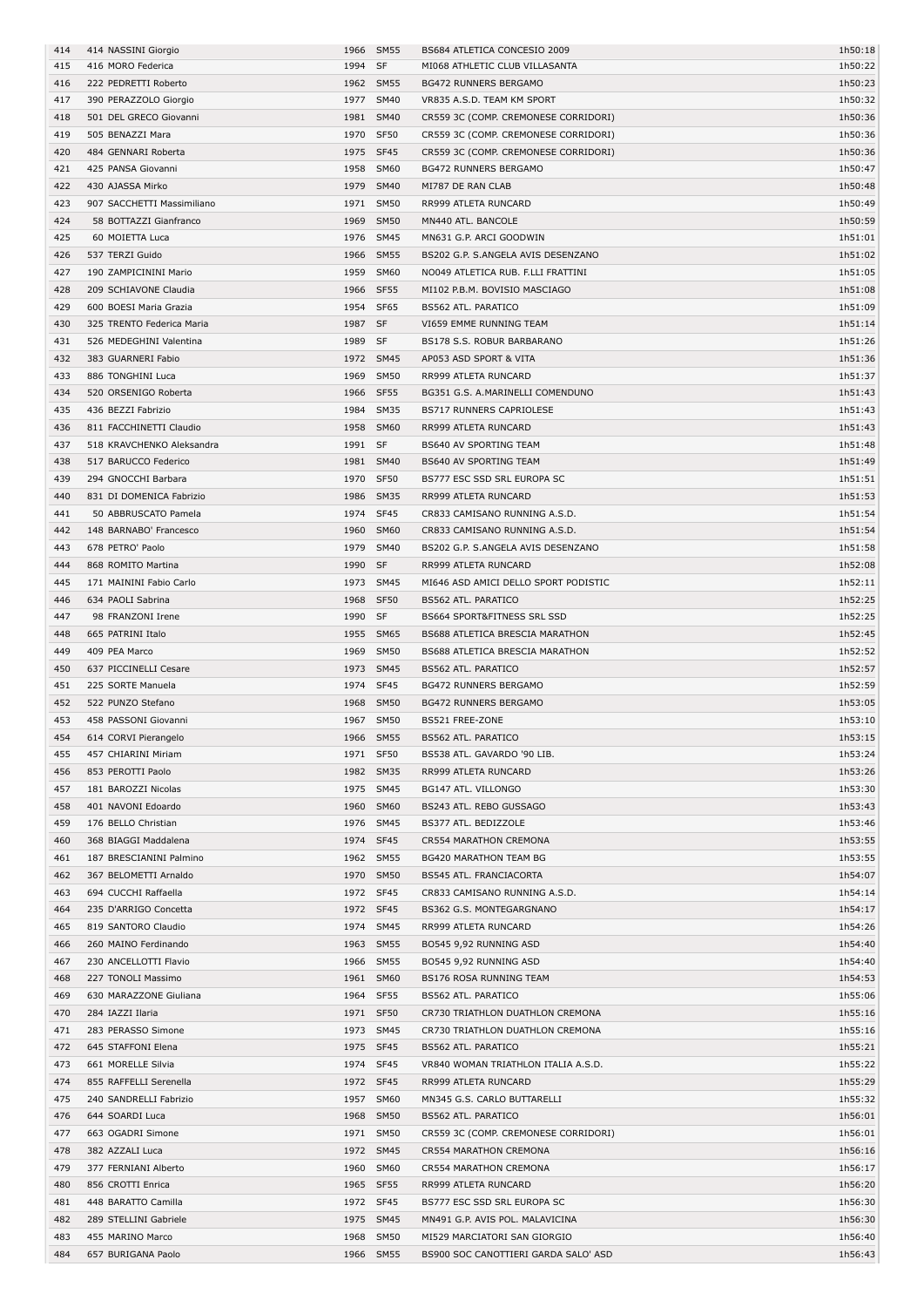| 485 | 331 MACCABITI Ambra                                                   | 1986      | <b>SF35</b> | BS538 ATL. GAVARDO '90 LIB.        | 1h56:44 |
|-----|-----------------------------------------------------------------------|-----------|-------------|------------------------------------|---------|
| 486 | 483 FRIGENI Massimo                                                   |           | 1965 SM55   | CR833 CAMISANO RUNNING A.S.D.      | 1h56:46 |
| 487 | 270 GOSIO Paola                                                       | 1969      | <b>SF50</b> | BS256 PADILE RUNNING TEAM          | 1h57:16 |
| 488 | 280 PIOTTI Stefano                                                    |           | 1971 SM50   | <b>BS256 PADILE RUNNING TEAM</b>   | 1h57:17 |
| 489 | 275 CAVAGNA Ilario                                                    | 1957      | SM60        | <b>BS256 PADILE RUNNING TEAM</b>   | 1h57:20 |
| 490 | 265 CRESCINI Mario                                                    | 1964      | <b>SM55</b> | <b>BS256 PADILE RUNNING TEAM</b>   | 1h57:20 |
| 491 | 147 AMICI Paolo                                                       |           | 1973 SM45   | PR568 ATL. CASONE NOCETO           | 1h57:48 |
| 492 | 470 LANFRANCHI Milena                                                 |           | 1976 SF45   | SO905 SPORTING CLUB LIVIGNO        | 1h57:52 |
| 493 | 316 DE FILIPPO Michele                                                | 1988 SM   |             | VR835 A.S.D. TEAM KM SPORT         | 1h57:53 |
| 494 | 636 PEDRALI Giovanna                                                  | 1973 SF45 |             | <b>BS562 ATL. PARATICO</b>         | 1h57:53 |
| 495 | 476 CERIOLI Fabio                                                     |           | 1979 SM40   | CR833 CAMISANO RUNNING A.S.D.      | 1h57:59 |
| 496 | 451 GHIRETTI Davide                                                   |           | 1976 SM45   | PR068 C.U.S. PARMA                 | 1h58:01 |
| 497 | 579 ATTUATI Paolo                                                     |           | 1976 SM45   | BS521 FREE-ZONE                    | 1h58:02 |
| 498 | 864 TIMPANO Alessandra                                                | 1971 SF50 |             | RR999 ATLETA RUNCARD               | 1h58:03 |
| 499 | 203 MARCHETTI Pamela                                                  |           | 1970 SF50   | BG953 JUSTRUN.BG ASD               | 1h58:12 |
| 500 | 116 LODA Massimiliano                                                 |           | 1967 SM50   | BS748 RUNNING PREALPINO ASD        | 1h58:16 |
| 501 | 502 GROSSELLI Albino                                                  |           | 1964 SM55   | TN151 MARATHON CLUB TRENTO         | 1h58:16 |
| 502 | 874 ROCCO Antonio                                                     | 1986      | <b>SM35</b> | RR999 ATLETA RUNCARD               | 1h58:24 |
| 503 | 219 MAPELLI Paolo                                                     |           | 1962 SM55   | <b>BG472 RUNNERS BERGAMO</b>       | 1h58:28 |
| 504 | 553 FACCHINI Narciso                                                  | 1958      | <b>SM60</b> | <b>BS769 LIBERTAS VALLESABBIA</b>  | 1h58:30 |
| 505 | 478 COTI ZELATI Anna Maria                                            |           | 1967 SF50   | CR833 CAMISANO RUNNING A.S.D.      | 1h58:39 |
| 506 | 411 ROSSI Diego                                                       |           | 1965 SM55   | BS688 ATLETICA BRESCIA MARATHON    | 1h58:44 |
| 507 | 64 GALLINI Matteo                                                     | 1971      | SM50        | <b>VR828 MARATHON LEGNAGO</b>      | 1h58:47 |
| 508 | 902 ALBANI Luca                                                       | 1980      | <b>SM40</b> | RR999 ATLETA RUNCARD               | 1h58:48 |
| 509 | 362 PERBONI Enrico                                                    | 1978      | <b>SM40</b> | MN470 G.P. VIRGILIANO              | 1h58:52 |
| 510 | 196 QUARANTA Michele                                                  | 1979      | <b>SM40</b> | <b>BS465 NEW ATHLETICS SULZANO</b> | 1h59:01 |
| 511 | 433 FIORINI Chantal                                                   | 1979      | <b>SF40</b> | <b>BS717 RUNNERS CAPRIOLESE</b>    | 1h59:06 |
| 512 | 829 ROSSINI Marco                                                     |           | 1963 SM55   | RR999 ATLETA RUNCARD               | 1h59:07 |
| 513 | 213 BERTOLAZZI Giulia                                                 | 1987 SF   |             | BS664 SPORT&FITNESS SRL SSD        | 1h59:11 |
|     | <b>Passaggi:</b> $m.5000$ : - $m.10000$ : - $m.15000$ : - $m.20000$ : |           |             |                                    |         |

**SERIE**

| <b>Serie Unica</b>          |           | PADENGHE SUL GARDA - 28 Novembre 2021 Ora Inizio: 10:00 |
|-----------------------------|-----------|---------------------------------------------------------|
| Pett. Atleta                | Anno Cat. | <b>Società</b><br><b>Prestazione</b>                    |
| 220 MONTANELLI Emilio Domen | 1969 SM50 | <b>BG472 RUNNERS BERGAMO</b>                            |
| 525 COLETTI Cristian        | 1975 SM45 | BS082 POLISPORTIVA G.B. VIGHENZI                        |
| 818 FAZION Guido            | 1983 SM35 | RR999 ATLETA RUNCARD                                    |
| 87 ARVELLI Luisa Antonia    | 1963 SF55 | VR835 A.S.D. TEAM KM SPORT                              |
| 512 MANGIAVINI Antonello    | 1969 SM50 | <b>BS640 AV SPORTING TEAM</b>                           |
| 435 ZILIOLI Augusto         | 1963 SM55 | <b>BS717 RUNNERS CAPRIOLESE</b>                         |
| 373 PASSONI Lorenzo         | 1965 SM55 | CR554 MARATHON CREMONA                                  |
| 628 MAGRI Felice            | 1960 SM60 | <b>BS562 ATL. PARATICO</b>                              |
| 372 PECCHINI Paola          | 1964 SF55 | CR554 MARATHON CREMONA                                  |
| 638 PREMOLI Marco           | 1966 SM55 | <b>BS562 ATL. PARATICO</b>                              |
| 301 POLI Giovanni           | 1963 SM55 | CR730 TRIATHLON DUATHLON CREMONA                        |
| 293 LA ROCCA Cristian       | 1979 SM40 | BS664 SPORT&FITNESS SRL SSD                             |
| 844 SIGURTA Roberto         | 1968 SM50 | RR999 ATLETA RUNCARD                                    |
| 95 BETTONI Carolina         | 1979 SF40 | <b>BS664 SPORT&amp;FITNESS SRL SSD</b>                  |
| 543 DA SILVA Joana D'Arc    | 1980 SF40 | <b>BS836 F.O.RUNNING TEAM</b>                           |
| 794 TURRI Marco             | 1975 SM45 | RR999 ATLETA RUNCARD                                    |
| 12 FOGUANI Mohsin           | 1998 SM   | TN119 S.A. VALCHIESE                                    |
| 442 COMAI Alessandro        | 1989 SM   | BS950 VENUS TRIATHLON ACADEMY SSDARL                    |
| 895 FOGLIO Mattia           | 1985 SM35 | RR999 ATLETA RUNCARD                                    |
| 813 MERGONI Luca            | 1987 SM   | RR999 ATLETA RUNCARD                                    |
| 106 BONOMETTI Fabio         | 1976 SM45 | BS664 SPORT&FITNESS SRL SSD                             |
| 75 ZUCCOTTI Sergio          | 1976 SM45 | CR340 G.T.A. CREMA                                      |
| 31 FADDA Stefano            | 1976 SM45 | MI908 ASD GRUPPO PODISTICO TAVAZZANO                    |
| 418 MARCHI Aldo             | 1971 SM50 | BS243 ATL. REBO GUSSAGO                                 |
| 282 CASTALDI Bruno          | 1977 SM40 | RM038 LYCEUM ROMA XIII A.P.D.                           |
| 838 BUGNA Ivan              | 1970 SM50 | RR999 ATLETA RUNCARD                                    |
| 623 GARDONI Gianluigi       | 1947 SM70 | BS562 ATL. PARATICO                                     |
| 441 SICURA Federico         | 1985 SM35 | BS803 ZEROTRENTA TRIATHLON BRESCIA                      |
| 166 FIZZARDI Laura          | 1995 SF   | BS318 ATL. CHIARI 1964 LIB.                             |
| 633 ORLANDI Giovanni        | 1958 SM60 | BS562 ATL. PARATICO                                     |
| 241 GUIDETTI Nicola         | 1973 SM45 | BS278 ATL. CARPENEDOLO                                  |
| 378 MENTA Nicola            | 1969 SM50 | CR554 MARATHON CREMONA                                  |
| 83 BORGHETTI Barbara        | 1969 SF50 | BS748 RUNNING PREALPINO ASD                             |
| 459 OXOLI Fulvia            | 1970 SF50 | BO545 9,92 RUNNING ASD                                  |
| 178 GUGLIUCCI Rita          | 1954 SF65 | BS377 ATL. BEDIZZOLE                                    |
| 248 BOTTICCHIO Roberto Eras | 1963 SM55 | <b>BS657 CORRINTIME</b>                                 |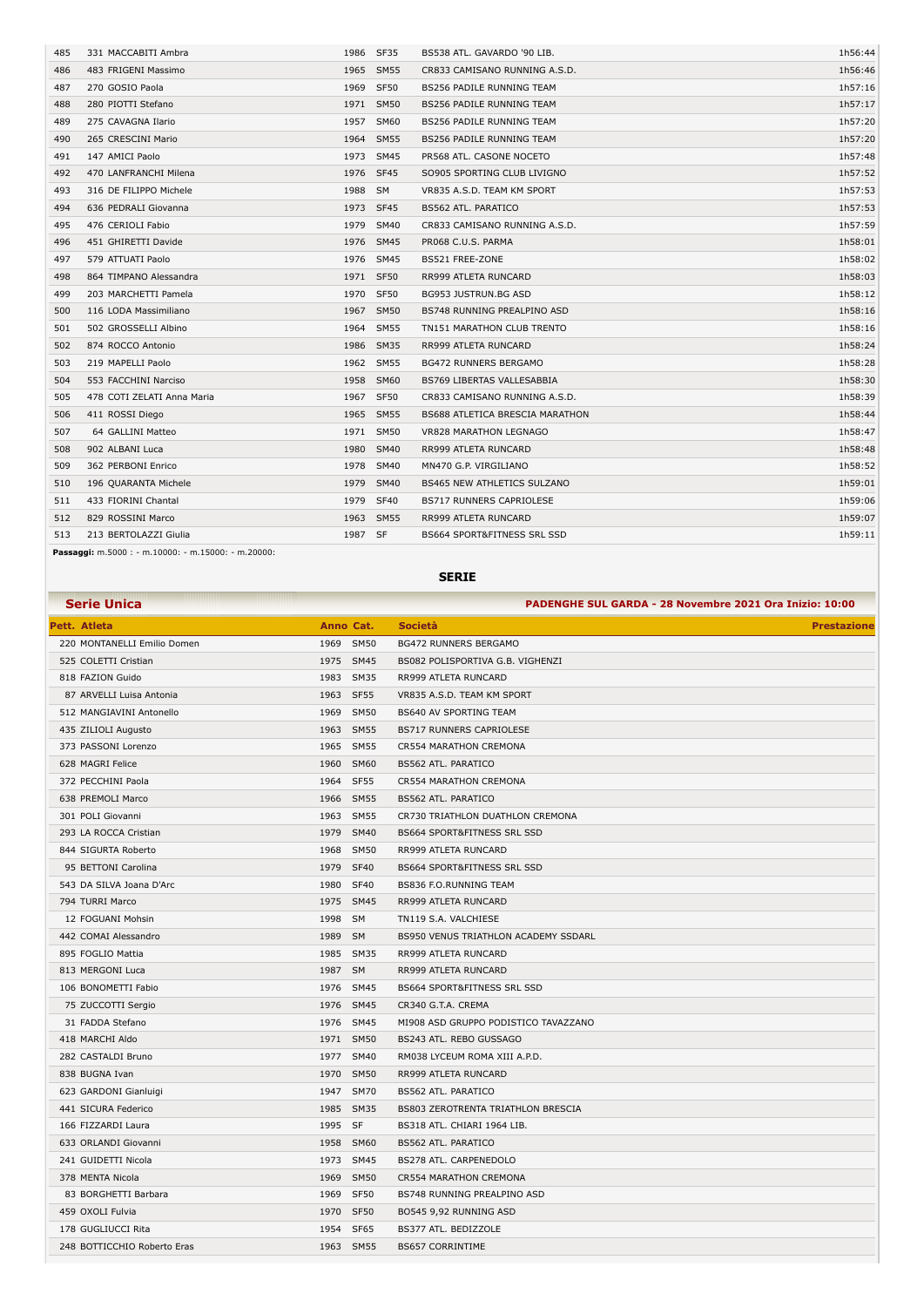| 137 PARECCINI Simona        | 1974 SF45 |           | BS748 RUNNING PREALPINO ASD            |
|-----------------------------|-----------|-----------|----------------------------------------|
| 302 SIENA Luigi             |           | 1961 SM60 | CR730 TRIATHLON DUATHLON CREMONA       |
| 797 DELPANI Emanuela        | 1971 SF50 |           | RR999 ATLETA RUNCARD                   |
| 345 BIANCHETTI Sabrina      | 1965 SF55 |           | BS777 ESC SSD SRL EUROPA SC            |
| 276 BARBIERI Emanuele       | 1989 SM   |           | BS256 PADILE RUNNING TEAM              |
| 8 EL KANNOUSSI Mina         |           |           |                                        |
|                             | 1991 SF   |           | CN016 ATLETICA SALUZZO                 |
| 254 LAPUSAN Claudia Corina  |           | 1975 SF45 | BS836 F.O.RUNNING TEAM                 |
| 298 ZANOLI Giovanni         |           | 1963 SM55 | BS176 ROSA RUNNING TEAM                |
| 32 PICCIONI Mauro           |           | 1972 SM45 | BS716 GRUPPO PODISTI LOGRATO           |
| 574 BOSELLI Gianmaria       |           | 1977 SM40 | <b>BS688 ATLETICA BRESCIA MARATHON</b> |
| 125 PAOLILLO Gianluca       |           | 1977 SM40 | BS777 ESC SSD SRL EUROPA SC            |
| 492 SALVITTI Gian Pietro    |           | 1965 SM55 | CR833 CAMISANO RUNNING A.S.D.          |
| 221 PANZERI Daniele         |           | 1952 SM65 | <b>BG472 RUNNERS BERGAMO</b>           |
|                             |           |           |                                        |
| 640 RAVELLI Fulvio          |           | 1983 SM35 | <b>BS562 ATL. PARATICO</b>             |
| 97 FACCONI Marina           | 1983 SF35 |           | <b>BS664 SPORT&amp;FITNESS SRL SSD</b> |
| 109 BARBI Giuseppe          | 1996 SM   |           | BS941 POLISPORTIVA COMUNALE OME        |
| 347 PALAZZI Gaetano         |           | 1965 SM55 | PR420 KINO MANA                        |
| 263 LUCIN Luigi             |           | 1943 SM75 | TN522 G.S. FRAVEGGIO                   |
| 194 BALDINI Paolo           |           | 1956 SM65 | PR436 CIRCOLO MINERVA ASD              |
| 370 BERGAMASCHI Patrizia    |           | 1962 SF55 |                                        |
|                             |           |           | CR554 MARATHON CREMONA                 |
| 173 BIANCHINI Giovanna      |           | 1963 SF55 | BS377 ATL. BEDIZZOLE                   |
| 683 CALO' Antonio           |           | 1974 SM45 | VA121 PRO PATRIA A.R.C. BUSTO A.       |
| 259 BAIGUERA Franco         |           | 1965 SM55 | BS688 ATLETICA BRESCIA MARATHON        |
| 103 BREGOLI Maurizio        | 1987 SM   |           | BS664 SPORT&FITNESS SRL SSD            |
| 596 BERTOLDI Claudio        |           | 1959 SM60 | <b>BS562 ATL. PARATICO</b>             |
| 9 BATEL Abdellatif          |           | 1978 SM40 | BS319 ATL. RODENGO SAIANO MICO         |
|                             |           |           |                                        |
| 177 BOMBARDIERI Piergiusepp |           | 1973 SM45 | BS318 ATL. CHIARI 1964 LIB.            |
| 149 DANI Davide             |           | 1978 SM40 | MI700 GRUPPO PODISTICO MELZO A.S.D.    |
| 491 ROMANENGHI Roberto      |           | 1966 SM55 | CR833 CAMISANO RUNNING A.S.D.          |
| 542 PEDERSINI Antonio       |           | 1970 SM50 | BS836 F.O.RUNNING TEAM                 |
| 783 SPAGNOLI Luca           |           | 1978 SM40 | RR999 ATLETA RUNCARD                   |
| 229 NEDROTTI Simone         |           | 1974 SM45 | BS742 GARDA RUNNING A.S.D.             |
| 680 REDONDI Alessandro      |           | 1968 SM50 | <b>BG472 RUNNERS BERGAMO</b>           |
|                             |           |           |                                        |
| 35 CALONGHI Gianfranco      |           | 1964 SM55 | BS684 ATLETICA CONCESIO 2009           |
| 873 LONGHI Davide           |           | 1977 SM40 | RR999 ATLETA RUNCARD                   |
| 127 FRANCHINI Angela        |           | 1972 SF45 | BS748 RUNNING PREALPINO ASD            |
| 151 CORRADI Monica          | 1964 SF55 |           | BS521 FREE-ZONE                        |
|                             |           |           | RR999 ATLETA RUNCARD                   |
| 826 MEDEGHINI Marco         | 1973 SM45 |           |                                        |
| 123 PATELLI Paola           |           | 1971 SF50 | RR999 ATLETA RUNCARD                   |
|                             |           |           |                                        |
| 313 DE MAIO Vittorio        |           | 1962 SM55 | BS777 ESC SSD SRL EUROPA SC            |
| 560 BARESI Chiara           | 1990 SF   |           | BS355 U. ATL. VALTROMPIA               |
| 652 DUS Silvio              |           | 1971 SM50 | VE471 ASD ATLETICA BIOTEKNA            |
| 247 FENNER Stefania         |           | 1979 SF40 | TN571 GARDA TRENTINO TRAIL ASD         |
| 692 BIONDANI Marco          |           | 1965 SM55 | RR999 ATLETA RUNCARD                   |
| 66 BEGOTTI Devis            |           | 1982 SM35 | MN631 G.P. ARCI GOODWIN                |
| 107 ROTA NEGRONI Giorgio    |           | 1967 SM50 | <b>BG472 RUNNERS BERGAMO</b>           |
| 351 STRATULEA Galina        |           | 1986 SF35 | BS626 CIRCOLO AMATORI PODISTI          |
|                             |           |           |                                        |
| 143 FIORA Davide            |           | 1969 SM50 | BS714 ATLETICA PERTICA BASSA           |
| 538 MALEGORI Giovanna       |           | 1966 SF55 | BS202 G.P. S.ANGELA AVIS DESENZANO     |
| 154 CAPRIOLI Michele        |           | 1980 SM40 | BS176 ROSA RUNNING TEAM                |
| 238 ALDOVINI Massimo        |           | 1973 SM45 | CR554 MARATHON CREMONA                 |
| 80 PASCULLI Michele         | 1990 SM   |           | VR835 A.S.D. TEAM KM SPORT             |
| 323 ZADRA Fabio             |           | 1957 SM60 | BS256 PADILE RUNNING TEAM              |
| 218 LONGHI Floriano         |           | 1955 SM65 | <b>BG472 RUNNERS BERGAMO</b>           |
| 217 BOSCHINI Marco          |           | 1977 SM40 | <b>BG472 RUNNERS BERGAMO</b>           |
|                             |           |           |                                        |
| 341 LABAGNARA Andrea        |           | 1973 SM45 | BS304 ATL. DI LUMEZZANE                |
| 48 BODEI Ennio              |           | 1943 SM75 | BS191 U.S. SERLE                       |
| 144 PANCARI Sandro          |           | 1980 SM40 | BS714 ATLETICA PERTICA BASSA           |
| 465 CARLESSO Denis          |           | 1974 SM45 | VI659 EMME RUNNING TEAM                |
| 809 FILIPPINI Paolo         |           | 1970 SM50 | RR999 ATLETA RUNCARD                   |
| 467 BOSCOLO Simone          |           | 1980 SM40 | VE506 SPOTORNI RUN                     |
| 255 MENEGUZ Gianni          |           | 1970 SM50 | PR067 G.S. TOCCALMATTO                 |
|                             |           |           |                                        |
| 450 BAZZANI Germano         |           | 1969 SM50 | BS684 ATLETICA CONCESIO 2009           |
| 243 LANA Maria Elisabetta   |           | 1962 SF55 | TO015 ATLETICA CANAVESANA              |
| 681 VITOLO Armando          |           | 1977 SM40 | BS777 ESC SSD SRL EUROPA SC            |
| 175 COMINELLI Riccardo      |           | 1966 SM55 | BS377 ATL. BEDIZZOLE                   |
| 374 VILLANI Lorella         |           | 1962 SF55 | CR554 MARATHON CREMONA                 |
| 659 LONER Alessio           |           | 1971 SM50 | TN500 ATLETICA VALLE DI CEMBRA         |
| 363 LAZZARINI Giuseppe      |           | 1966 SM55 | BS538 ATL. GAVARDO '90 LIB.            |
| 375 BONALDI Fabrizio        |           | 1957 SM60 | CR554 MARATHON CREMONA                 |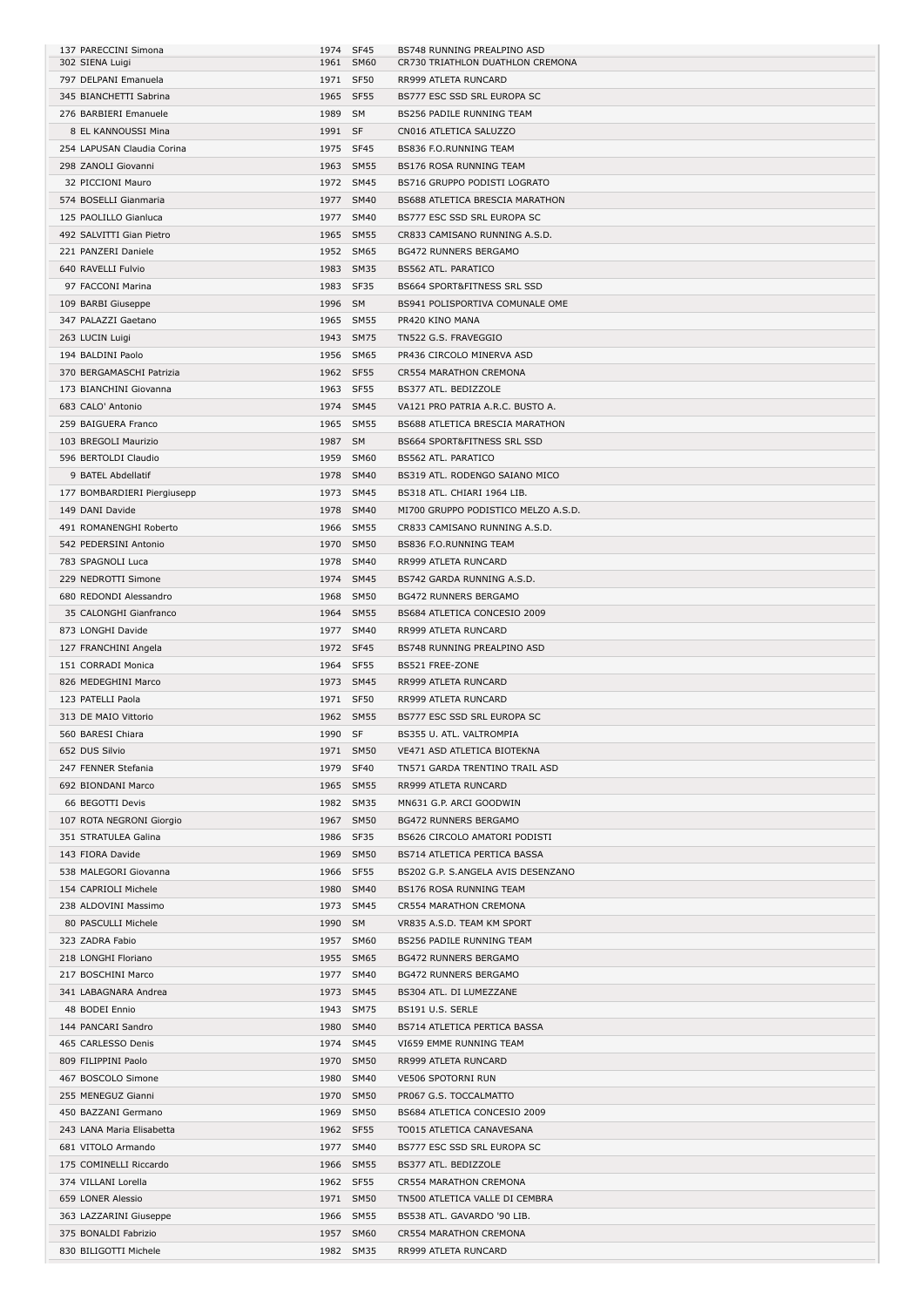| 244 COTELLI Bruno                               |         | 1966 SM55              | BS397 U.S. LA SPORTIVA                                                |
|-------------------------------------------------|---------|------------------------|-----------------------------------------------------------------------|
| 789 TONOLI Enrico                               |         | 1968 SM50              | RR999 ATLETA RUNCARD                                                  |
| 305 LUALDI Marta                                |         | 1979 SF40              | VA943 ASD BUMBASINA RUN                                               |
|                                                 |         |                        |                                                                       |
| 510 ROSSI Barbara                               |         | 1970 SF50              | BS640 AV SPORTING TEAM                                                |
| 494 TEDOLDI Daniela                             |         | 1984 SF35              | CR833 CAMISANO RUNNING A.S.D.                                         |
| 603 BONASSI Luciano                             |         | 1953 SM65              | BS562 ATL. PARATICO                                                   |
| 823 TOMASINI Angelo                             |         | 1973 SM45              | RR999 ATLETA RUNCARD                                                  |
| 104 FACCHINI Fabrizio                           |         | 1976 SM45              | BS688 ATLETICA BRESCIA MARATHON                                       |
|                                                 |         | 1966 SM55              |                                                                       |
| 223 VENTRE Carmelo                              |         |                        | <b>BG472 RUNNERS BERGAMO</b>                                          |
| 268 FERRARI Marco                               |         | 1979 SM40              | BS256 PADILE RUNNING TEAM                                             |
| 437 VICINI Gianfranco                           |         | 1954 SM65              | CR554 MARATHON CREMONA                                                |
| 174 ZANONI Walter                               |         | 1952 SM65              | BS377 ATL. BEDIZZOLE                                                  |
| 545 FUSAR BASSINI Cristian                      |         | 1986 SM35              | CR810 ASD NUOVA VIRTUS CREMA                                          |
| 386 VISIGALLI Antonio Giord                     |         | 1969 SM50              | CR554 MARATHON CREMONA                                                |
|                                                 |         |                        |                                                                       |
| 569 GIACOMETTI Monica                           |         | 1971 SF50              | CO828 TEAM OTC SSD ARL                                                |
| 876 FERNHOUT Tim                                | 1998 SM |                        | RR999 ATLETA RUNCARD                                                  |
| 91 VESCHETTI Sabrina                            |         | 1965 SF55              | BS748 RUNNING PREALPINO ASD                                           |
| 497 VAIA Anna Maria                             |         | 1969 SF50              | CR833 CAMISANO RUNNING A.S.D.                                         |
| 206 ABONDIO Nicola                              |         | 1977 SM40              | <b>BS657 CORRINTIME</b>                                               |
|                                                 |         |                        |                                                                       |
| 585 DE TOGNI Massimo                            |         | 1976 SM45              | BS082 POLISPORTIVA G.B. VIGHENZI                                      |
| 168 SANZOGNI Gaia                               |         | 1982 SF35              | <b>BS657 CORRINTIME</b>                                               |
| 480 DEGRADI Ambrogio Albert                     |         | 1960 SM60              | CR833 CAMISANO RUNNING A.S.D.                                         |
| 407 KARAWE TANTRIGE Mervyn                      |         | 1962 SM55              | BS688 ATLETICA BRESCIA MARATHON                                       |
| 549 NOLI Giampiero                              |         | 1964 SM55              | MN345 G.S. CARLO BUTTARELLI                                           |
|                                                 |         |                        |                                                                       |
| 469 PEZZINI Graziano                            |         | 1975 SM45              | BS748 RUNNING PREALPINO ASD                                           |
| 841 ACHITEI Iuliana Marieta                     |         | 1975 SF45              | RR999 ATLETA RUNCARD                                                  |
| 833 BONELLI Roberto                             | 1990 SM |                        | RR999 ATLETA RUNCARD                                                  |
| 472 SEGALINI Andrea                             |         | 1975 SM45              | BS777 ESC SSD SRL EUROPA SC                                           |
| 256 BARONIO Roberto                             |         | 1964 SM55              | BS748 RUNNING PREALPINO ASD                                           |
|                                                 |         |                        |                                                                       |
| 793 FERRO Linda                                 |         | 1980 SF40              | RR999 ATLETA RUNCARD                                                  |
| 394 ZAMPIERI Andrea                             |         | 1986 SM35              | VR835 A.S.D. TEAM KM SPORT                                            |
| 536 BERTOLOTTI Diego                            | 1993 SM |                        | PR068 C.U.S. PARMA                                                    |
| 557 ZANOLETTI Luisa                             |         | 1981 SF40              | BS769 LIBERTAS VALLESABBIA                                            |
| 119 ANGELINI Giuseppe                           |         | 1951 SM70              | BS742 GARDA RUNNING A.S.D.                                            |
|                                                 |         |                        |                                                                       |
| 548 TOSINI Sara                                 |         | 1979 SF40              | CR559 3C (COMP. CREMONESE CORRIDORI)                                  |
| 228 FLOCCHINI Marilena                          |         | 1968 SF50              | BS742 GARDA RUNNING A.S.D.                                            |
| 251 LOMBARDI Michele                            |         | 1969 SM50              | BS304 ATL. DI LUMEZZANE                                               |
| 115 BOCCHIO Ugo                                 |         | 1982 SM35              | BS538 ATL. GAVARDO '90 LIB.                                           |
| 376 GALEOTTI Annalisa                           |         | 1974 SF45              | CR554 MARATHON CREMONA                                                |
|                                                 |         |                        |                                                                       |
| 262 FILIPPI Franco                              |         | 1958 SM60              | TN522 G.S. FRAVEGGIO                                                  |
| 59 CIOLI Alice                                  | 1995 SF |                        | BS688 ATLETICA BRESCIA MARATHON                                       |
| 322 ZANELLA Serena                              |         | 1970 SF50              | TN151 MARATHON CLUB TRENTO                                            |
| 114 BADOLATO Paola                              |         | 1961 SF60              | BS748 RUNNING PREALPINO ASD                                           |
| 273 BERTASI Mauro                               |         | 1962 SM55              | BS256 PADILE RUNNING TEAM                                             |
|                                                 |         |                        |                                                                       |
| 78 CORNOLTI Simona                              |         | 1974 SF45              | BG658 ATLETICA MARATHON ALMENNO S.S.                                  |
| 688 BEDOGNI Umberto                             |         | 1965 SM55              | CR559 3C (COMP. CREMONESE CORRIDORI)                                  |
| 805 BERARDI Mirko                               |         | 1975 SM45              | RR999 ATLETA RUNCARD                                                  |
| 320 ALGAROTTI Claudio                           |         | 1957 SM60              | BG146 RUNNING TORRE DE' ROVERI                                        |
| 287 GIONI Matteo                                |         | 1969 SM50              | MN470 G.P. VIRGILIANO                                                 |
|                                                 |         |                        |                                                                       |
| 252 DALLERA Guerino                             |         | 1968 SM50              | BS304 ATL. DI LUMEZZANE                                               |
| 357 LUZZI Daniele                               |         | 1970 SM50              | BS626 CIRCOLO AMATORI PODISTI                                         |
| 431 GUASCO Riccardo                             |         | 1976 SM45              | MI265 ROAD RUNNERS CLUB MILANO                                        |
| 837 ROTA Sandro                                 |         |                        |                                                                       |
| 840 CERIANI Massimiliano                        |         | 1967 SM50              | RR999 ATLETA RUNCARD                                                  |
|                                                 |         |                        |                                                                       |
|                                                 |         | 1981 SM40              | RR999 ATLETA RUNCARD                                                  |
| 900 SOLA Lucrezia                               |         | 1959 SF60              | RR999 ATLETA RUNCARD                                                  |
| 53 MINENI Mattia                                | 1992 SM |                        | BS256 PADILE RUNNING TEAM                                             |
| 884 MANGERINI Michele                           |         | 1983 SM35              | RR999 ATLETA RUNCARD                                                  |
| 67 TIRONI Pierantonio                           |         | 1953 SM65              | BS545 ATL. FRANCIACORTA                                               |
| 427 SUARDI Elena                                |         | 1964 SF55              | BS717 RUNNERS CAPRIOLESE                                              |
|                                                 |         |                        |                                                                       |
| 134 SMANIO Federico                             |         | 1973 SM45              | BG300 ATL. TREVIGLIO                                                  |
| 801 MOLINARI TOSATTI Marco                      |         | 1969 SM50              | RR999 ATLETA RUNCARD                                                  |
| 356 GLISENTI Pierangelo                         |         | 1964 SM55              | BS626 CIRCOLO AMATORI PODISTI                                         |
| 337 ZORTEA Fiorella                             |         | 1966 SF55              | TN136 U.S. PRIMIERO ASD                                               |
|                                                 |         |                        |                                                                       |
| 498 ZANETTI Giuliano                            |         | 1964 SM55              | CR833 CAMISANO RUNNING A.S.D.                                         |
| 827 BRESSANELLI Angelo                          |         | 1965 SM55              | RR999 ATLETA RUNCARD                                                  |
| 13 EL KASMI Mohammed                            |         | 1983 SM35              | BS319 ATL. RODENGO SAIANO MICO                                        |
| 583 GREGORINI RICCA Michele                     |         | 1968 SM50              | BS748 RUNNING PREALPINO ASD                                           |
| 870 ERCOLI Andrea                               | 1988 SM |                        | RR999 ATLETA RUNCARD                                                  |
|                                                 |         |                        |                                                                       |
| 834 ANASTASIA Antonio                           |         | 1981 SM40              | RR999 ATLETA RUNCARD                                                  |
| 693 FONTANA Evasio Claudio<br>528 BELTRAMI Luca |         | 1965 SM55<br>1978 SM40 | CR833 CAMISANO RUNNING A.S.D.<br>MI964 SPORT CLUB 12 SRL SPORTIVA DIL |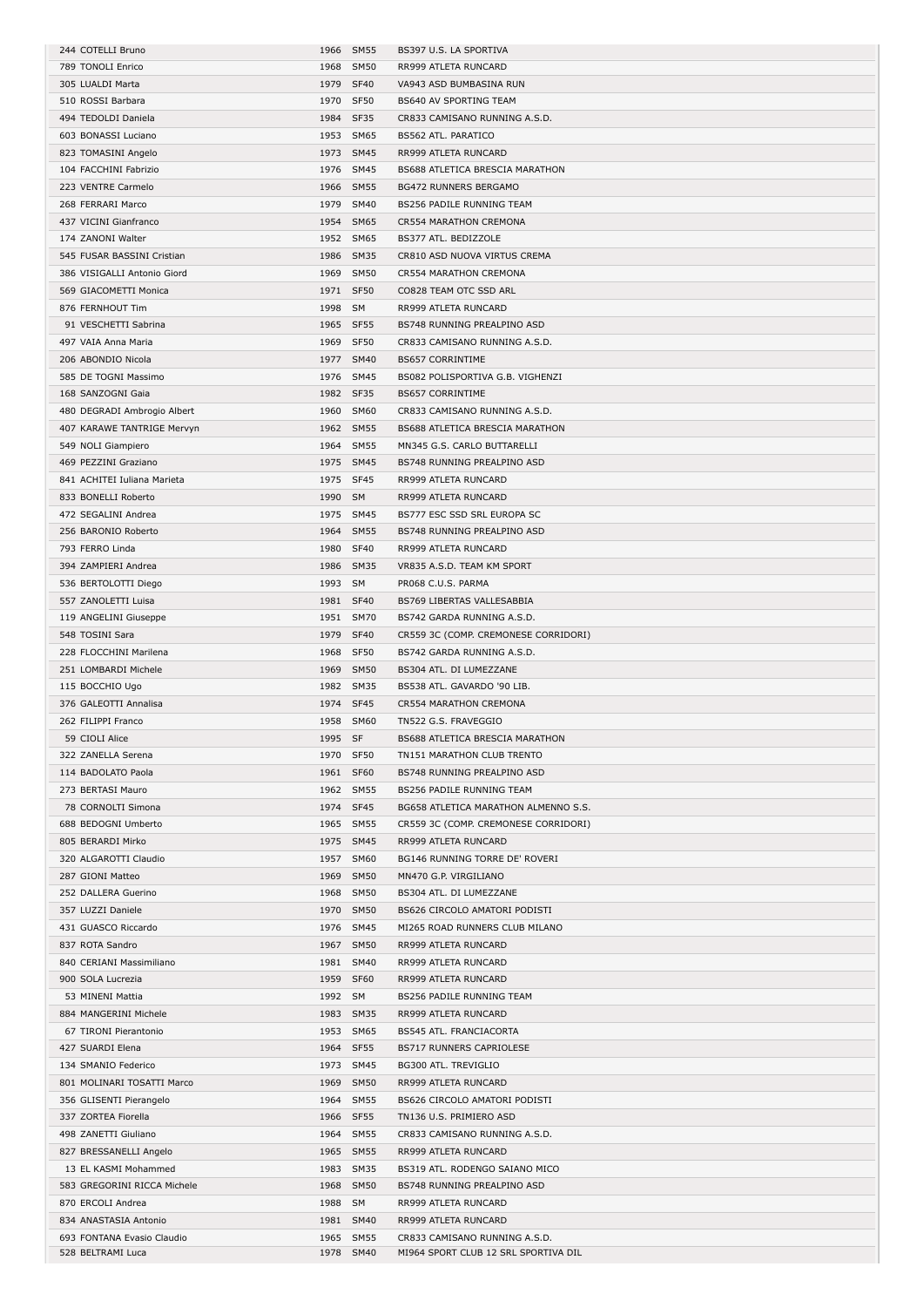| 46 BODINI Mauro           |           | 1970 SM50 | BS538 ATL. GAVARDO '90 LIB.          |
|---------------------------|-----------|-----------|--------------------------------------|
| 486 GANDINI Antonella     |           | 1966 SF55 | CR833 CAMISANO RUNNING A.S.D.        |
| 685 SCIO Enrico           |           | 1959 SM60 | <b>BS176 ROSA RUNNING TEAM</b>       |
| 817 ZEN Maurizio          |           | 1969 SM50 | RR999 ATLETA RUNCARD                 |
| 641 RECENTI Lucia         |           | 1961 SF60 | BS562 ATL. PARATICO                  |
| 108 GROSSI Claudio        |           | 1973 SM45 | CR815 RUNTOME ASD                    |
|                           |           |           | MN345 G.S. CARLO BUTTARELLI          |
| 56 PIZZA Natascia         |           | 1973 SF45 |                                      |
| 51 ALPIANI Teresa         |           | 1969 SF50 | CR833 CAMISANO RUNNING A.S.D.        |
| 399 PENNA Ivano           |           | 1971 SM50 | BS243 ATL. REBO GUSSAGO              |
| 849 SFARDINI Alessio      |           | 1986 SM35 | RR999 ATLETA RUNCARD                 |
| 170 INCERTI Peter         |           | 1973 SM45 | RE187 ASS. POL. SCANDIANESE          |
| 120 GAFFURINI Sandro      |           | 1972 SM45 | BS176 ROSA RUNNING TEAM              |
| 429 LUNA Angelo           |           | 1966 SM55 | <b>BS797 STRALENO</b>                |
| 167 BELOTTI Simone        |           | 1982 SM35 | BS318 ATL. CHIARI 1964 LIB.          |
| 381 BRESCIANI Elena       |           | 1976 SF45 | CR833 CAMISANO RUNNING A.S.D.        |
| 122 MAGHINI Rosa          |           | 1972 SF45 | BO545 9,92 RUNNING ASD               |
| 94 SANTI Alessandro Giaco |           | 1983 SM35 | BS664 SPORT&FITNESS SRL SSD          |
| 201 BERTANZA Maria Pia    |           | 1961 SF60 | BS545 ATL. FRANCIACORTA              |
| 463 VENTUROLI Nicola      |           | 1986 SM35 | BS950 VENUS TRIATHLON ACADEMY SSDARL |
|                           |           |           |                                      |
| 792 PIERINI Anna          |           | 1972 SF45 | RR999 ATLETA RUNCARD                 |
| 81 FOLETTO Matteo         | 1989 SM   |           | VR775 ATLETICA BOVOLONE              |
| 658 GAGLIARDI Astrid      |           | 1978 SF40 | MI881 ASD ORTICA TEAM MILANO         |
| 139 BARCARO Annalisa      |           | 1961 SF60 | VR832 A.S.D. LA RUSTICA PESCANTINA   |
| 481 DELFINI Silvia        |           | 1966 SF55 | CR833 CAMISANO RUNNING A.S.D.        |
| 515 BOTTALI Simone        | 1989 SM   |           | BS640 AV SPORTING TEAM               |
| 89 TELLAROLI Nicola       |           | 1979 SM40 | <b>BS179 ATLETICA LONATO</b>         |
| 88 TADIELLO Carlo Maria   |           | 1962 SM55 | VR835 A.S.D. TEAM KM SPORT           |
| 488 MILANESI Mario        |           | 1968 SM50 | CR833 CAMISANO RUNNING A.S.D.        |
| 135 RESCALLI Davide       | 1987 SM   |           | MI670 DK RUNNERS MILANO              |
| 164 GENTILI Stefano       |           | 1968 SM50 | MN491 G.P. AVIS POL. MALAVICINA      |
| 319 CACCIAMANO Laura      |           | 1967 SF50 | TN531 TRENTINO RUNNING TEAM          |
| 245 BACCOLO Marco         |           | 1973 SM45 | BS836 F.O.RUNNING TEAM               |
|                           |           |           |                                      |
| 403 CHIODELLI Paola       |           | 1954 SF65 | BS688 ATLETICA BRESCIA MARATHON      |
| 866 BIANCHI Alessandra    | 1991 SF   |           | RR999 ATLETA RUNCARD                 |
| 858 TANSINI Michele       | 1998 SM   |           | RR999 ATLETA RUNCARD                 |
| 524 FELIZ Dorka           |           | 1973 SF45 | BS082 POLISPORTIVA G.B. VIGHENZI     |
|                           |           |           |                                      |
| 796 ALGISI Alberto        | 1970 SM50 |           | RR999 ATLETA RUNCARD                 |
| 669 MINUTO Matteo         |           | 1979 SM40 | BS202 G.P. S.ANGELA AVIS DESENZANO   |
| 85 PELLEGRINELLI Alberto  |           | 1976 SM45 | BG658 ATLETICA MARATHON ALMENNO S.S. |
| 335 CHIARI Katia          |           | 1973 SF45 | MI271 LA MICHETTA                    |
| 380 ROTA Armando          |           | 1952 SM65 | CR554 MARATHON CREMONA               |
| 894 MAGGIORE Giacomo      |           | 1978 SM40 | RR999 ATLETA RUNCARD                 |
| 846 MARTINELLI Matteo     |           |           |                                      |
|                           |           | 1977 SM40 | RR999 ATLETA RUNCARD                 |
| 366 ZANETTI Monica        |           | 1965 SF55 | BS545 ATL. FRANCIACORTA              |
| 92 SIMONI Davide          |           | 1977 SM40 | BS278 ATL. CARPENEDOLO               |
| 839 BONATA Flavio         |           | 1972 SM45 | RR999 ATLETA RUNCARD                 |
| 105 CASTELLI Lorenzo      | 1995 SM   |           | BS664 SPORT&FITNESS SRL SSD          |
| 330 PICOTTI Giulia        |           | 1971 SF50 | BS777 ESC SSD SRL EUROPA SC          |
| 311 CATTANEO Marco        |           | 1972 SM45 | MI271 LA MICHETTA                    |
| 121 MONEGHINI Fulvio      |           | 1967 SM50 | BS176 ROSA RUNNING TEAM              |
| 204 BURLOTTI Alberto      |           | 1949 SM70 | BS692 A.S.D. C.U.S. BRESCIA          |
| 828 ANCARANI Federico     |           | 1981 SM40 | RR999 ATLETA RUNCARD                 |
| 421 BRESCIANINI Roberto   |           | 1971 SM50 | BS521 FREE-ZONE                      |
| 878 RANCATI Francesco     |           | 1981 SM40 | RR999 ATLETA RUNCARD                 |
| 16 RAINERI Davide         |           | 1973 SM45 | BS183 C.S. S.ROCCHINO                |
| 419 MARCHI Marco          |           | 1951 SM70 | MI352 EUROATLETICA 2002              |
| 84 DONIZETTI Andrea       |           | 1981 SM40 | BG658 ATLETICA MARATHON ALMENNO S.S. |
|                           |           |           |                                      |
| 379 GERELLI Ivano         |           | 1958 SM60 | CR554 MARATHON CREMONA               |
| 883 ZENOBI Marcello       |           | 1967 SM50 | RR999 ATLETA RUNCARD                 |
| 464 BERNINI Giovanni      |           | 1968 SM50 | BS748 RUNNING PREALPINO ASD          |
| 332 COSTI Daniela         |           | 1984 SF35 | MO426 IL CORSO DI CORSA              |
| 496 TINTI Mario Guido     |           | 1971 SM50 | CR833 CAMISANO RUNNING A.S.D.        |
| 326 AGOSTINI Cristina     |           | 1972 SF45 | PD199 PADOVA TRIATHLON E DUATHLON    |
| 90 FRANCESCHINI Luca      |           | 1982 SM35 | BS538 ATL. GAVARDO '90 LIB.          |
| 202 PESCINI Franco        |           | 1957 SM60 | BS545 ATL. FRANCIACORTA              |
| 371 PRIOLI Paola          |           | 1974 SF45 | CR554 MARATHON CREMONA               |
| 198 MARTELLI Marco        |           | 1976 SM45 | MN345 G.S. CARLO BUTTARELLI          |
| 239 DUSI Francesco        |           | 1963 SM55 | BS836 F.O.RUNNING TEAM               |
| 210 CITRONI Severino      |           | 1969 SM50 | BS748 RUNNING PREALPINO ASD          |
| 72 MABELLINI Alessandro   |           | 1955 SM65 | BS538 ATL. GAVARDO '90 LIB.          |